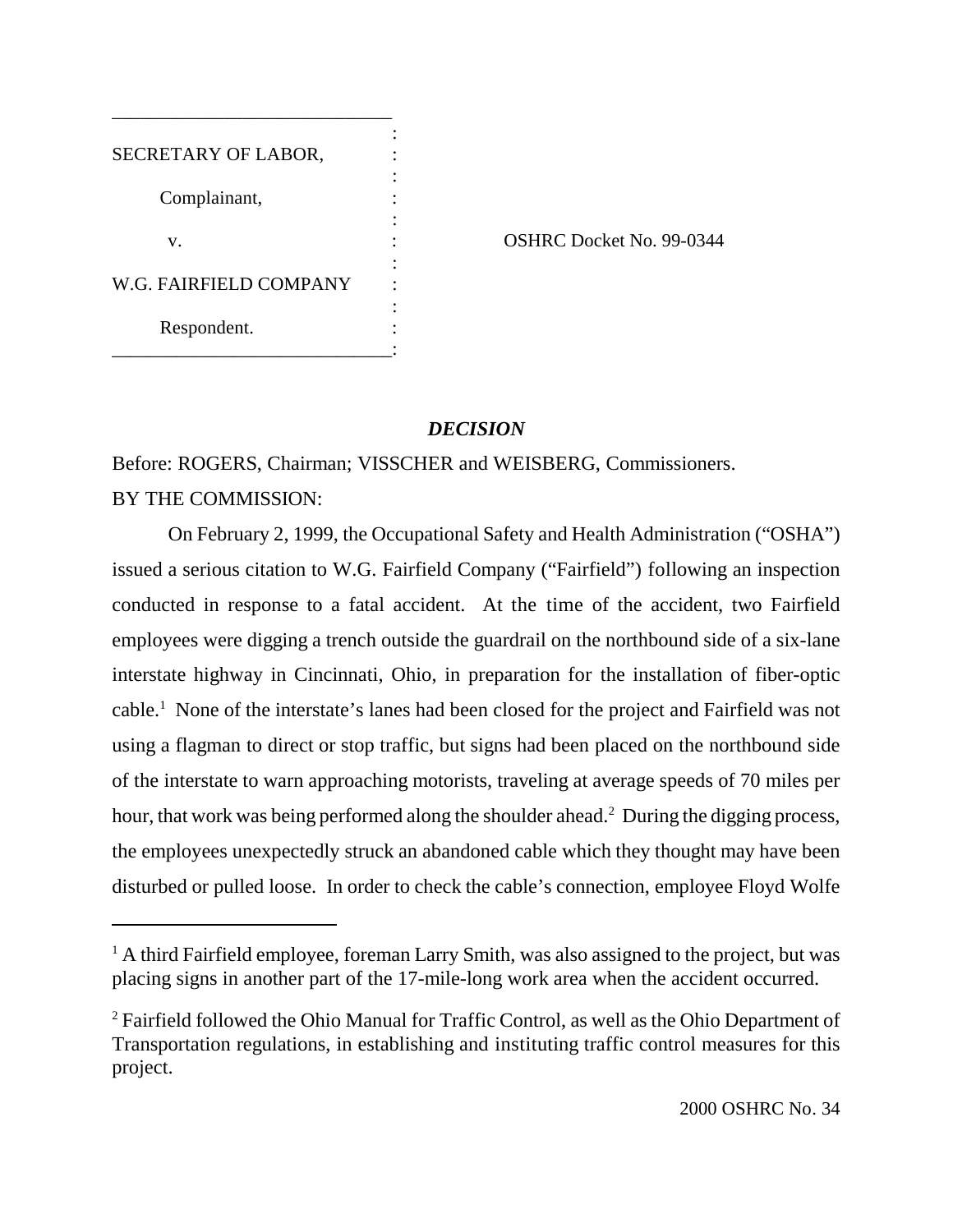crossed the three northbound lanes of the interstate on foot to inspect a junction box located at the median. During his apparent attempt to then cross the interstate's three southbound lanes, Wolfe was hit by an automobile and sustained fatal injuries.

In the citation, the Secretary alleged three serious violations of standards related to accident prevention, safety training, and the use of traffic controls. A penalty of \$3,500 was proposed for each violation. Judge Michael Schoenfeld vacated the traffic control violation, but affirmed the accident prevention and training violations, assessing the proposed penalty for each. At issue before the Commission is whether the judge erred in his disposition of the two affirmed violations.<sup>3</sup> We affirm the judge's decision, but on different grounds.

### **BACKGROUND**

Under the first item of the citation, the Secretary alleged that Fairfield violated 29 C.F.R. § 1926.20(b)(1) by failing to establish policies or procedures related to the safe movement of employees across active roadways.<sup>4</sup> Under the second item of the citation, the Secretary alleged that Fairfield violated  $\S 1926.21(b)(2)$  by failing to instruct its employees exposed to vehicular traffic when crossing a major interstate as to a safe means of access to medians and the opposite side of the road.<sup>5</sup> Before the judge, the Secretary maintained that

- **§ 1926.20 General safety and health provisions.**
- (a) *Contractor requirements.*

. . . .

(b) *Accident prevention responsibilities.*

<sup>5</sup> The cited provision requires as follows:

(continued...)

2000 OSHRC No. 34

<sup>&</sup>lt;sup>3</sup> The traffic control violation was not petitioned or directed for review and is not before the Commission.

<sup>&</sup>lt;sup>4</sup> The cited provision requires as follows:

<sup>(1)</sup> It shall be the responsibility of the employer to initiate and maintain such programs as may be necessary to comply with this part.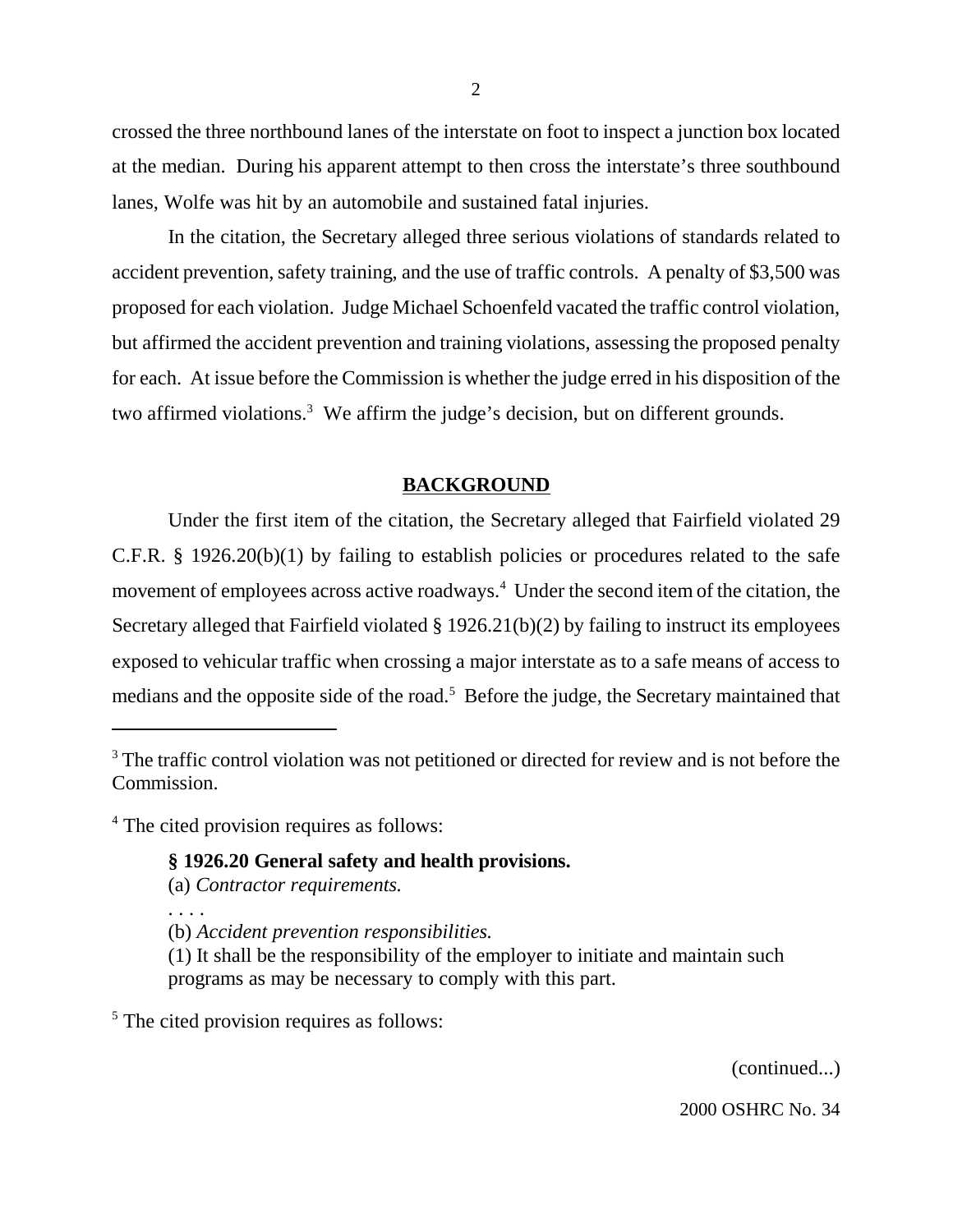under these standards, Fairfield had "a duty to conform its safety program to address safe and effective ways to cross an active interstate [and]...should have developed a specific program and guidelines identifying when its employees would be permitted to cross active interstates." According to the Secretary, such a program would include "specific instructions to [Fairfield's] employees regarding how and under what circumstances it was safe and appropriate to cross."

In response, Fairfield argued that the Secretary had failed to provide any basis for such a requirement, either in the form of an OSHA standard or as evidence of industry practice. Although Fairfield acknowledged that crossing an active interstate highway on foot can be dangerous depending upon the circumstances, the company allowed its employees to engage in this practice and claimed that other contractors in the industry do the same.<sup>6</sup> While Fairfield conceded that its safety program, as well as the training provided to its employees, did not specifically address the practice of crossing an active interstate highway, it noted that

 $5$ (...continued)

# **§ 1926.21 Safety training and education.**

(a) *General requirements.*

. . . . (b)*Employer responsibility.*

. . . .

(b)(2) The employer shall instruct each employee in the recognition and avoidance of unsafe conditions and the regulations applicable to his work environment to control or eliminate any hazards or other exposure to illness or injury.

<sup>6</sup> It is not clear from the record how often employees might be confronted with a situation in which crossing an active interstate highway would be necessary. Compliance officer James Denton testified that it did not appear to be a common occurrence, and foreman Smith testified that the frequency of the practice varied from job to job. Fairfield's safety director, with twenty years of experience in the construction industry, testified that he has crossed active interstates fifty times. We note that although compliance officer Denton testified that two other highway construction employers have addressed the hazard in their safety programs, his testimony was contradicted by Fairfield's safety director and two of its foremen.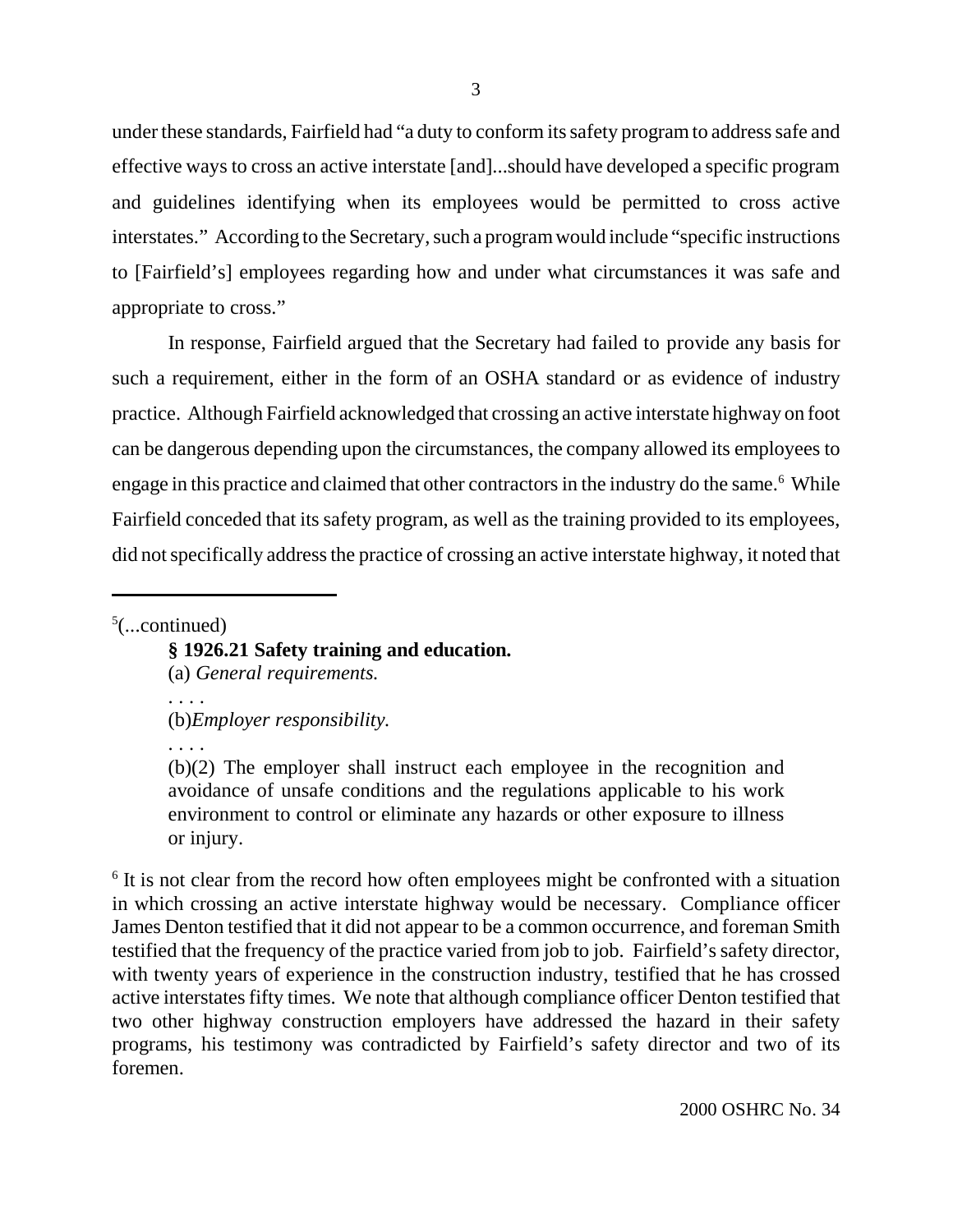employees had received training at weekly safety meetings which included specific instructions to "pay close attention to the traffic around you," to "stay alert at all times," and to "make sure that you always know where you are and where the traffic is so that you don't accidentally end up in an active lane."<sup>7</sup> According to Fairfield, such training informed employees "about the hazards of working around moving traffic and about traffic control measures," and adequately prepared them to use their own judgment in deciding when and under what conditions to cross an active interstate highway.

In affirming both the accident prevention and training violations, the judge noted that while Fairfield had provided some training in traffic safety, the company "knew that its employees, Mr. Wolfe included, regularly crossed interstate highways on foot." The judge also found that compliance officer Denton, as well as Sergeant Dale Honnert, a sheriff's deputy who participated in the investigation of Wolfe's accident, "agreed that the proper training should have been to forbid employees to cross multiple lane interstate highways on foot." Therefore, the judge concluded that "a reasonable person could not stand at the side of a six lane interstate highway with traffic traveling between 55 and 70 miles per hour and rationally think they could cross safely on foot." Since this hazard was not addressed by Fairfield's safety program, the judge found that the company had failed to train its employees in "avoiding crossing multiple lane highways and in alternative safe means (such as driving to an appropriate location) of reaching the far side of the highway."

### **DISCUSSION**

Under § 1926.20(b)(1), the Commission has held that "an employer may reasonably be expected to conform its safety program to any known duties and that a safety program

<sup>&</sup>lt;sup>7</sup> In addition to weekly safety meetings, Fairfield conducted an annual training session on traffic safety at the start of each working season and required all of its foremen to attend work zone safety training conducted by the International Municipal Signal Association. Fairfield also provided employees with a copy of its safety manual, conducted safety inspections, and disciplined employees for violations of company safety rules.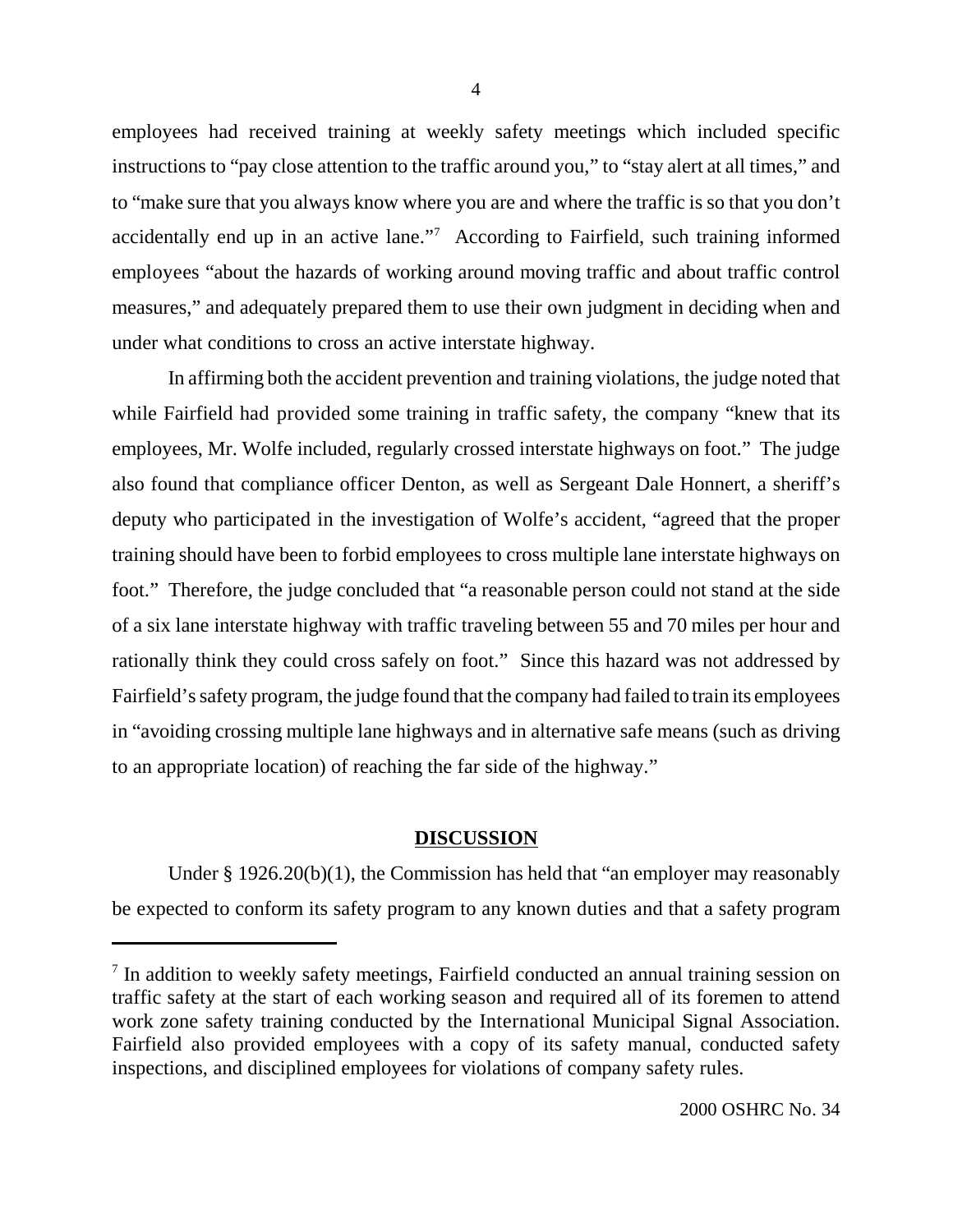must include those measures for detecting and correcting hazards which a reasonably prudent employer similarly situated would adopt." *Northwood Stone & Asphalt, Inc.*, 16 BNA OSHC 2097, 2099, 1993-95 CCH OSHD ¶ 30,583, p. 42,348 (No. 91-3409, 1994), *aff'd*, 82 F.3d 418 (6th Cir. 1996) (unpublished); *J.A. Jones Constr. Co.*, 15 BNA OSHC 2201, 2206, 1991-93 CCH OSHD ¶ 29,964, p. 41,025 (No. 87-2059, 1993). The Commission has held that § 1926.21(b)(2) requires an employer to "instruct its employees in the recognition and avoidance of those hazards of which a reasonably prudent employer would have been aware." *Pressure Concrete Constr. Co.*, 15 BNA OSHC 2011, 2015, 1991-93 CCH OSHD ¶ 29,902, p. 40,810 (No. 90-2668, 1992). *See also El Paso Crane & Rigging Co.*, 16 BNA OSHC 1419, 1424, 1993-95 CCH OSHD ¶ 30,231, p. 41,620 (No. 90-1106, 1993) (to establish violation of § 1926.21(b)(2), Secretary must show that the cited employer "failed to provide the instructions which a reasonably prudent employer would have given in the same circumstances").

In interpreting general standards such as these, the Commission has specifically considered whether a "'reasonable person,' examining the generalized standard in light of a particular set of circumstances, can determine what is required, or if the particular employer was actually aware of the existence of the hazard and of a means to abate it." *R & R Builders, Inc.*, 15 BNA OSHC 1383, 1387, 1991-93 CCH OSHD ¶ 29,531, p. 39,860 (No. 88-282, 1991). While the Commission has found industry practice to be relevant to such an inquiry, it has held that it is not dispositive "because to consider industry practice as determinative would permit an entire industry to avoid liability by maintaining inadequate safety."<sup>8</sup> *Farrens Tree Surgeons, Inc.*, 15 BNA OSHC 1793, 1794, 1991-93 CCH OSHD

<sup>&</sup>lt;sup>8</sup> The Sixth Circuit, to which this case could be appealed, has held that a generally worded standard is enforceable by incorporating a "reasonableness test" as an element of proving the violation. *Ray Evers Welding Co. v. OSHRC*, 625 F.2d 726, 732 (6th Cir. 1980). The court, however, noted that "[r]easonableness is an objective test which must be determined on the basis of the evidence in the record. Industry standards and customs are not entirely (continued...)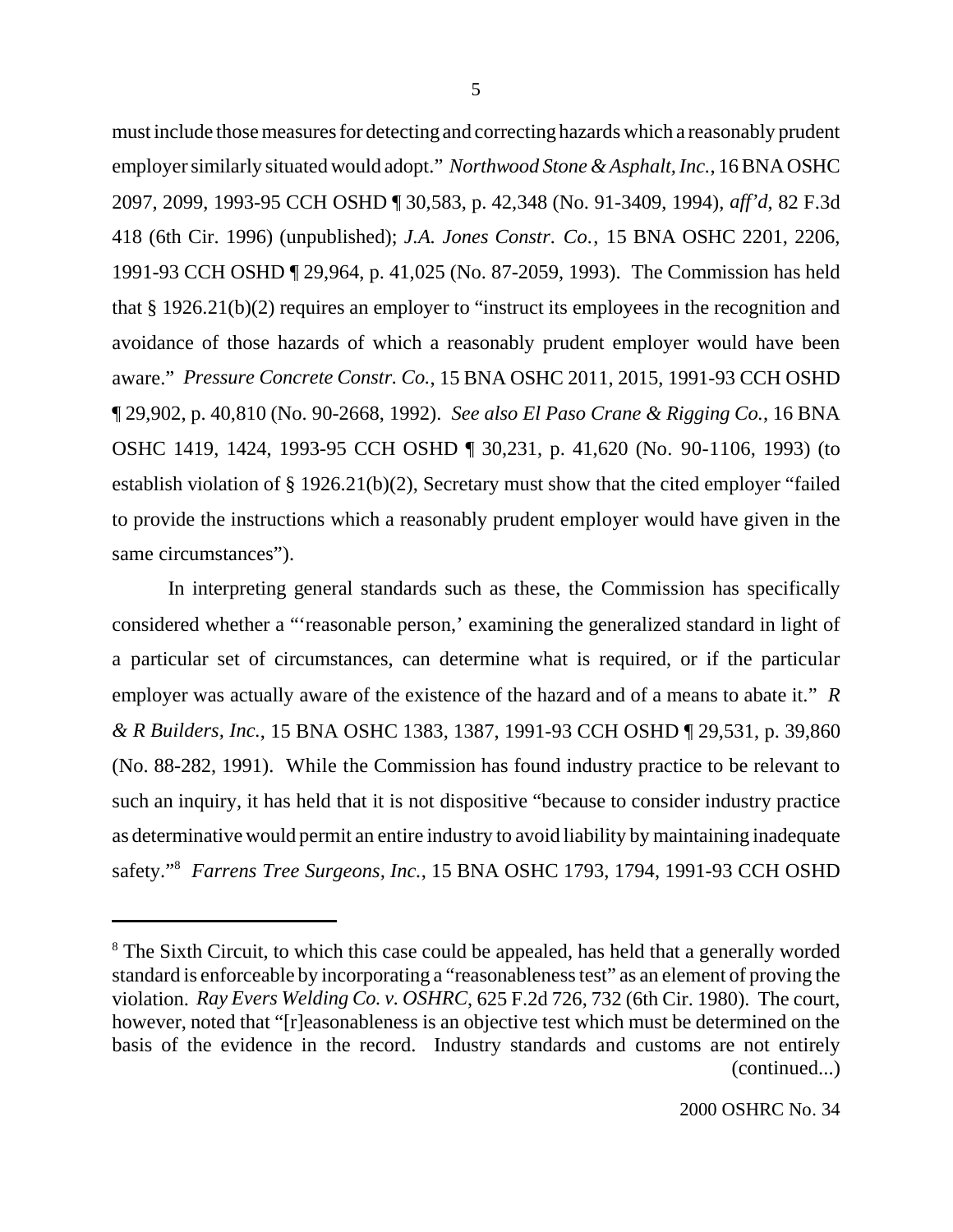¶ 29,770, p. 40,489 (No. 90-998, 1992). *See also Baker Tank Co./Altech*, 17 BNA OSHC 1177, 1179, 1993-95 CCH OSHD ¶ 30,734, p. 42,683 (No. 90-1786, 1995) (evidence of current industry practice relevant to reasonably prudent employer inquiry, but not dispositive where industry practice is shown to be inadequate).

For the reasons that follow, we find that having its employees cross an active, multiple lane, high-speed highway poses an obvious hazard that was recognized as such by Fairfield and therefore, triggered an obligation to instruct its employees in the recognition and avoidance of this hazard. This is not to suggest in any way, however, that all employers whose employees must cross a roadway during the workday are required to train their employees, regardless of the surrounding conditions. An employer's obligation to instruct and train is dependent upon the specific conditions, whether those conditions create a hazard, and whether the employer or its industry has recognized the hazard. *See Northwood*, 16 BNA OSHC at 2099, 1993-95 CCH OSHD at p. 42,348.

Simply put, unless such a highway has been completely closed to active traffic, employees engaged in highway construction work are in danger of being hit by a moving vehicle whether they are working adjacent to the highway, flagging motorists on the highway, or crossing the highway. Of these practices, crossing an active highway on foot is clearly the most dangerous. Three of Fairfield's foremen agreed that the practice can be dangerous depending upon the circumstances. Indeed, Fairfield's own employees testified that the company was aware of and sometimes utilized the potentially safer alternative of driving a vehicle to the opposite side of an active interstate highway.9 *See Andrew Catapano*

<sup>8</sup> (...continued)

determinative of reasonableness because there may be instances where a whole industry has been negligent.... However, such negligence on the part of a whole industry cannot be lightly presumed.... It must be proven." *Id.* at 732-33 (citations omitted).

<sup>&</sup>lt;sup>9</sup> That the hazard in question may be obvious to the employer does not eliminate indeed, it underscores the requirement for specific instructions to its employees. As the (continued...)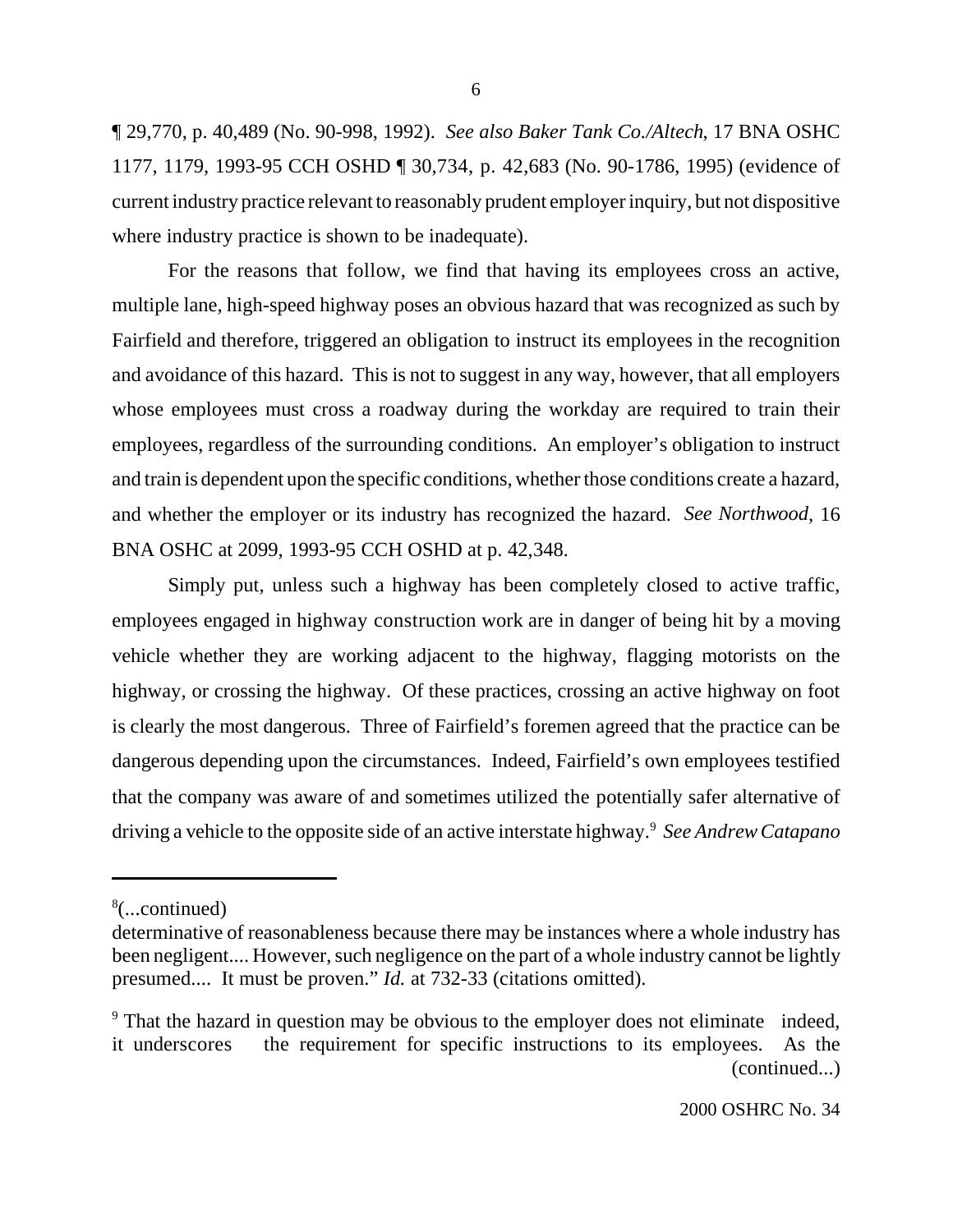*Enterp., Inc*, 17 BNA OSHC 1776, 1783-84, 1995-97 CCH OSHD ¶ 31,180, p. 43,610 (No. 90-0050, 1996) (consolidated) (employer's routine practices and testimony of own experienced employees constitutes proof of industry recognition under § 1926.28(a)). The Ohio Contractors Association ("OCA") also acknowledged in its amicus brief here that "the potential hazards presented by crossing an active interstate highway on foot are obvious," yet the organization has never issued a safety bulletin addressing these hazards.

Fairfield's safety program did address some of the hazards associated with working near traffic. Specifically, Fairfield instructed its employees regarding the hazard posed by working *next* to active lanes of traffic: "Working *near* moving vehicles is dangerous;" "Working *near* traffic is a dangerous job;" and "Make sure you always know where you are and where the traffic is so that you don't accidentally *end up in an active lane*."(Emphasis added). Further instructions, such as "never turn your back on traffic," were given to employees working as flagmen, and oncoming motorists were warned of their presence by appropriate signs.

Yet despite its awareness of the specific hazard associated with crossing an active highway and one possible means of abatement, Fairfield did little, if anything, to train its employees in the recognition and avoidance of that hazard. Foreman Smith admitted that under certain circumstances, it is safer for an employee to use a vehicle instead of crossing on foot.<sup>10</sup> When asked specifically whether there have been discussions with employees

<sup>9</sup> (...continued)

Commission has noted, "an employer cannot assume that its employees will all observe certain dangers and understand the significance of what they see.... What is obvious to an experienced supervisor may not be obvious to an inexperienced employee." *Pressure Concrete*, 15 BNA OSHC at 2016, 1991-93 CCH OSHD at p. 40,811. For instance, in crossing a multiple lane highway, an employee may be unable to accurately assess the flow of oncoming traffic moving at high speeds, particularly where motorists do not expect to encounter a pedestrian.

 $10$  Compliance officer Denton and all four of Fairfield's supervisory employees who testified (continued...)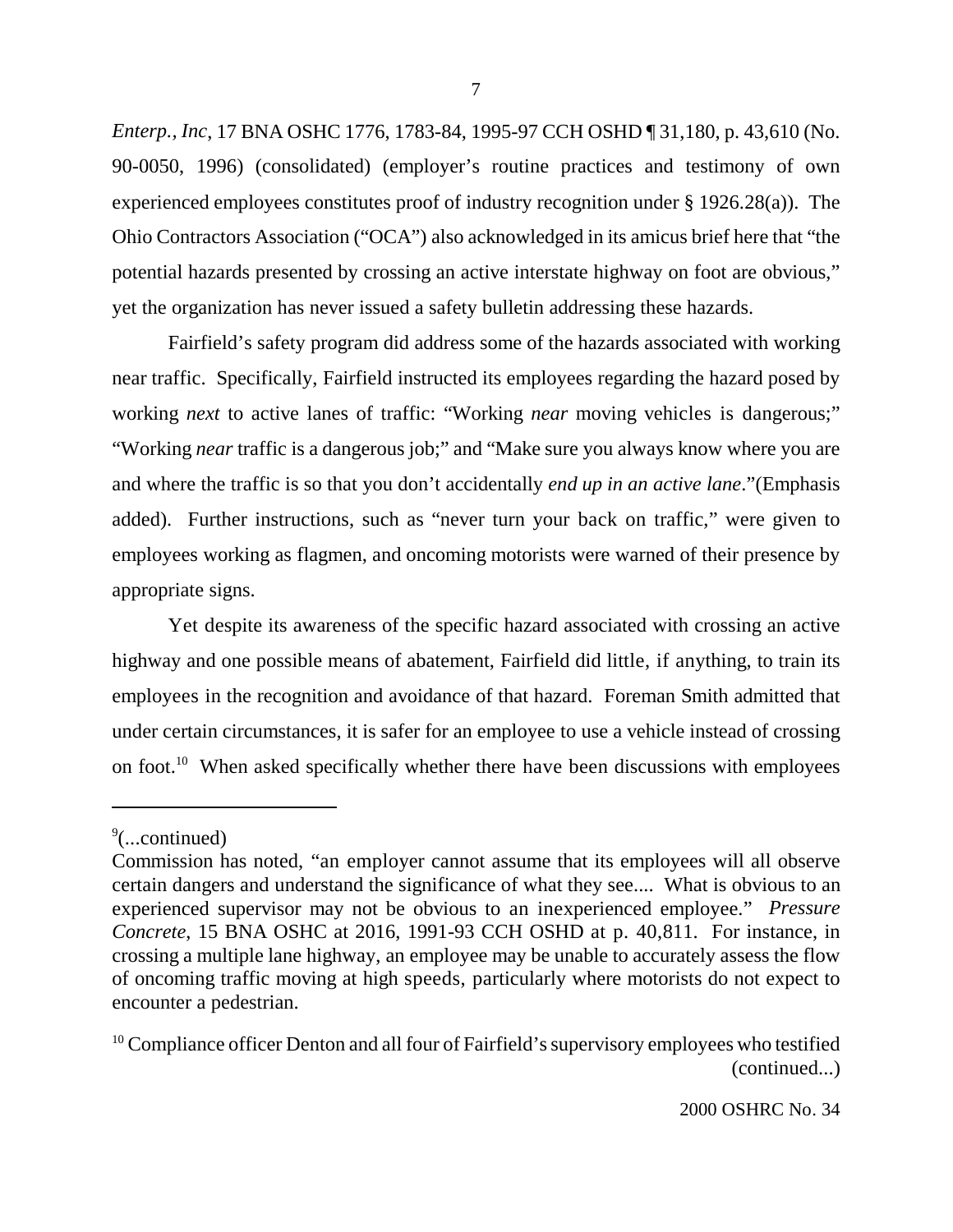about the use of a vehicle, Smith replied: "We try to tell them to do that first and take all possibilities." When asked when such discussions had occurred, he replied: "Just various weeks that we've had discussions. We bring it up and tell everybody to be careful, work safe." Fairfield's safety director, Randy Martin, also testified that the possibility of using a vehicle was discussed with employees and practiced when circumstances allowed: "I mean, if we have to go over there and say, take a bucket full of tools, then we'll probably drive a vehicle over there and park it."<sup>11</sup>

In our view, this testimony suggests, at best, an inadequate and superficial treatment of a serious hazard. *See R & R Builders*, 15 BNA OSHC at 1390, 1991 CCH OSHD at p. 39,863 (violation of § 1926.21(b)(2) affirmed where "occasional correction" of employees regarding use of fall protection failed to constitute evidence of "systematic training"). In fact, Fairfield does not deny that it failed to instruct its employees on how or when to cross an active highway. Rather, it contends that OSHA standards do not require such training. Fairfield also asserts that its general admonitions regarding the danger of working *near* traffic adequately dealt with the hazard of working *in* traffic.<sup>12</sup> But there is a significant

 $10$ (...continued)

at the hearing agreed that other options such as using a flagman to stop or direct traffic, or reducing the number of lanes of active traffic, are not always feasible on congested highways such as the interstate in question, particularly where the sole purpose would be to allow a single employee to cross. Fairfield's employees also testified that using a police officer to stop or direct traffic would have to be arranged with and approved ahead of time by the Ohio Department of Transportation who, according to the employees, would not have allowed such an arrangement for the sole purpose of allowing a single employee to cross.

<sup>&</sup>lt;sup>11</sup> We recognize that the feasibility of using a vehicle may hinge upon the surrounding circumstances and physical conditions of the highway in question.

 $12$  In this regard, Commissioner Weisberg takes issue with his dissenting colleague's attempt to equate "working around moving traffic" with "crossing an active roadway." The dissenting opinion suggests that Fairfield's workrules, employee instructions, and general admonition concerning the dangers associated with working near traffic apply as well to (continued...)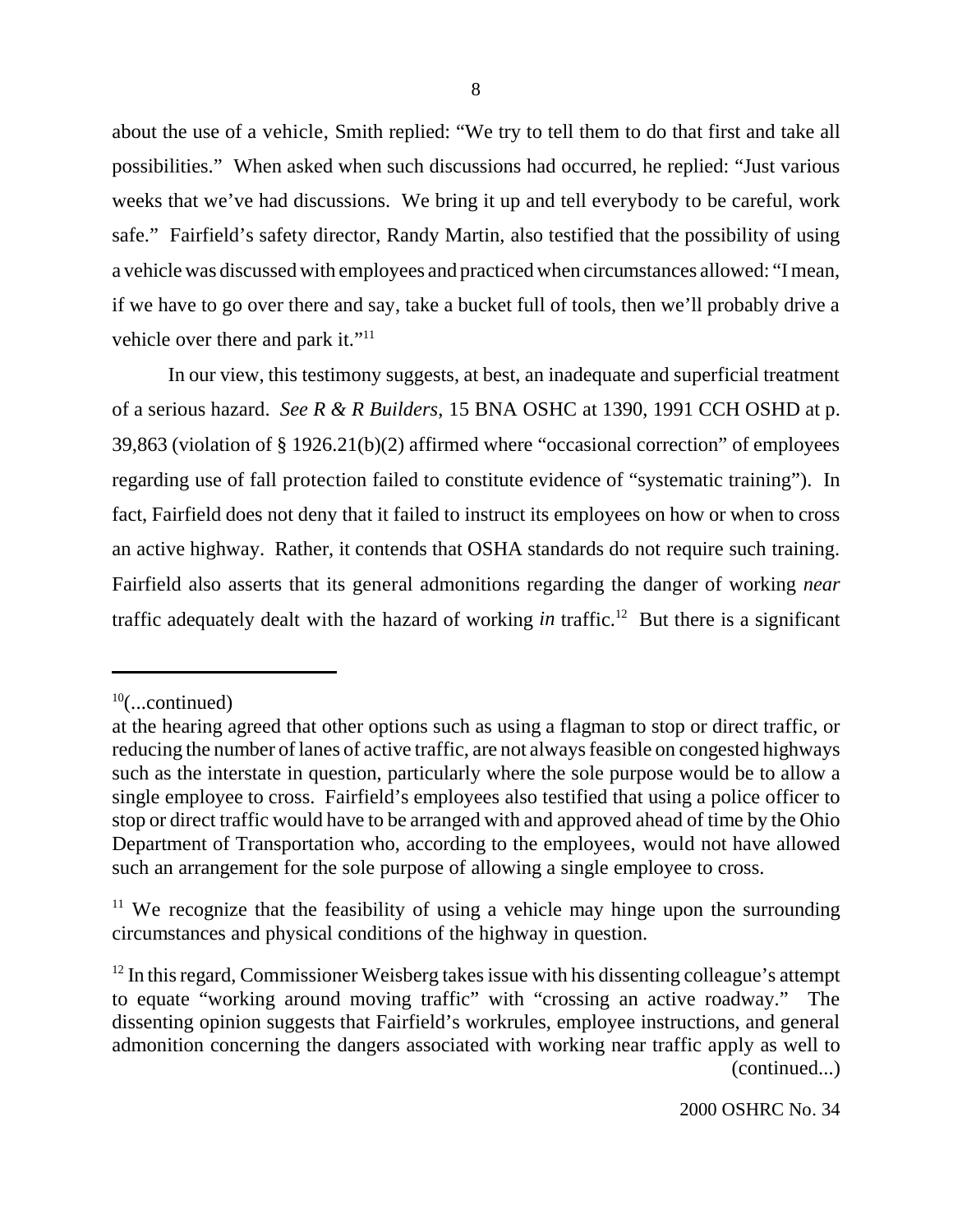difference between employees avoiding active lanes of traffic and employees actually entering traffic that is moving at high speeds in order to cross a multiple lane highway. Training employees in the recognition and avoidance of the former hazard does not adequately address the latter hazard, which clearly triggers the need for different instructions.

Based on Fairfield's actual knowledge of the hazard of crossing an active highway on foot and its failure to specifically address that hazard when it was aware of at least one potentially safer alternative, we find that Fairfield was required under the cited standards to address the practice in its safety program and employee training, particularly the option of

Commissioner Weisberg observes that there are many practices and policies that can be established by a company and communicated to its employees for the safe movement of its workers across active highways and roadways. These include, for example, the option of using a vehicle, and providing warning signs on the road to alert motorists to worker crossings. He notes that crossing an active, multiple lane highway on foot is an obvious and a recognized hazard and under the cited standards Fairfield had a duty to address road crossing in its safety program and training. Fairfield conceded that its safety program and the training it provided to employees did not specifically address crossing active roadways. It is simply not enough for an employer in such circumstances to tell its workers without more to use "good judgment."

Commissioner Weisberg notes his dissenting colleague's concern that the majority's decision in this case, namely that the company had an obligation under the cited standards to establish policies or procedures and to instruct its employees as to safe movement across active roadways, will set in motion an unlimited cycle of new obligations for Fairfield and other employers similarly situated and will open the door to subjective application and enforcement. Yet there is no reason to believe that policies established to address "crossing an active roadway" will be any more burdensome or will be the object of more subjective application and enforcement than the policies or procedures now in place for "working around moving traffic."

 $12$ (...continued)

crossing active roads and highways and provides adequate instruction to employees on safe movement across active roadways The essence of Fairfield's rules for working next to moving traffic is to "make sure that you always know where you are and where the traffic is so that you don't accidentally end up in an active lane." (Emphasis added.) There is a clear and obvious difference between workers being mindful of staying off active roadways and workers having to dodge moving traffic to cross a multiple lane highway.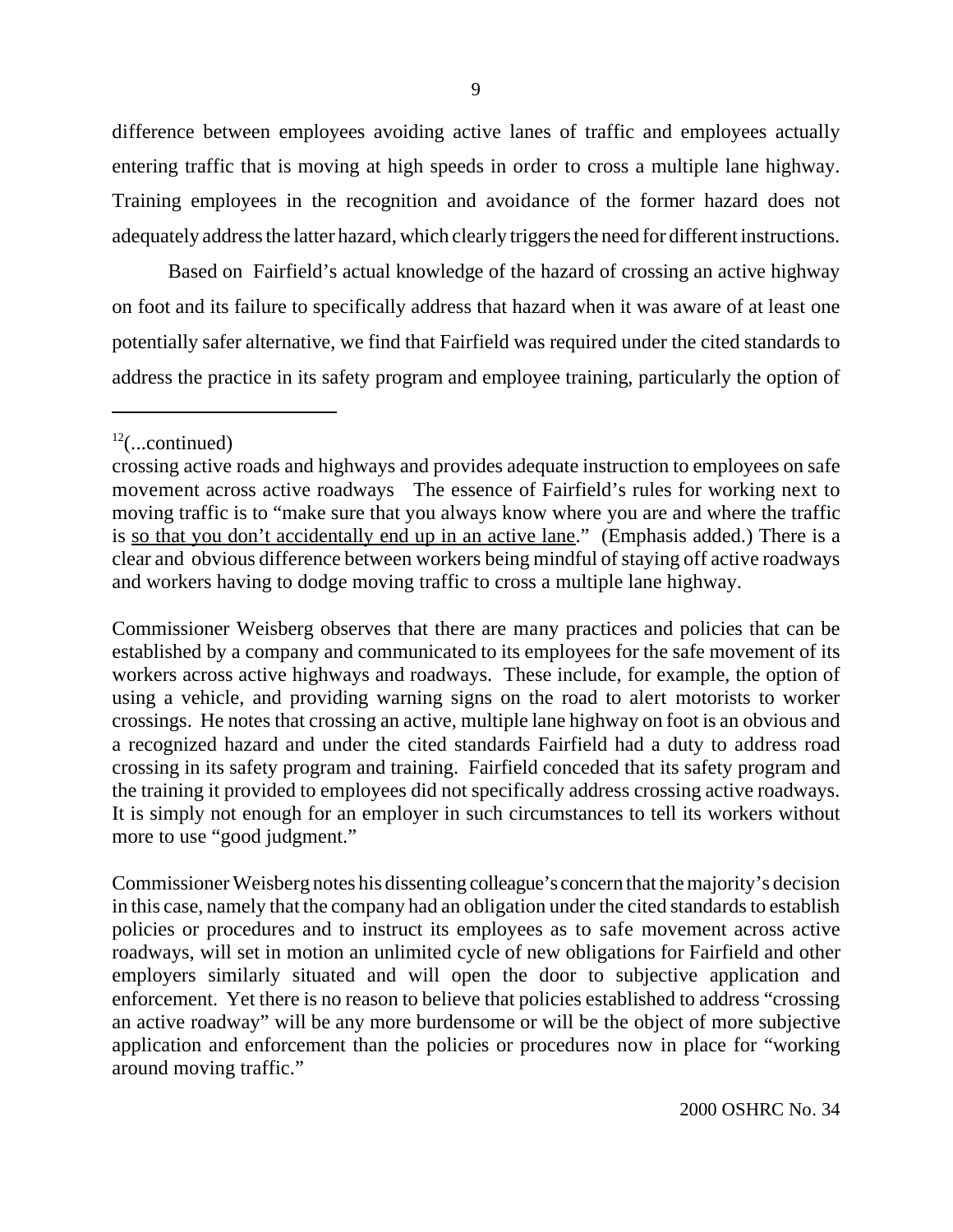using a vehicle.13 *See El Paso Crane*, 16 BNA OSHC at 1426, 1993-95 CCH OSHD at p. 41,622 (employer that informs employees about available protective equipment and describes its use or the circumstances under which it must be used may be "doing all that anyone could reasonably do" to comply with  $\S 1926.21(b)(2)$ ). As the Commission has held, "[a]n employer can reasonably be expected to conform a safety program to any known duties." *R & R Builders*, 15 BNA OSHC at 1387, 1991 CCH OSHD at p. 39,860. *See also Nelson Tree Services, Inc. v. OSHRC*, 60 F.3d 1207, 1210 (6th Cir. 1995) (employer's knowledge establishes hazard recognition); *Continental Oil Co. v. OSHRC*, 630 F.2d 446, 448 (6th Cir. 1980)(employer's knowledge of potential hazard establishes recognition), *cert. denied*, 450 U.S. 965 (1981)*. Cf. So. Ohio Bldg. Systems v. OSHRC*, 649 F.2d 456, 458-59 (6th Cir. 1981) (absent employer's actual knowledge, evidence of industry recognition, or proof of obvious hazard, recognition not established). Having given its employees the discretion to decide when and how to cross an active highway with six lanes of traffic traveling at average speeds of 70 miles per hour, Fairfield should have provided them with specific guidance for making such decisions.14 *See El Paso Crane*, 16 BNA OSHC at 1426-

 $13$  We agree with Fairfield that the Secretary has not established whether it is customary in the industry to instruct employees regarding specific measures to avoid the known hazard associated with crossing an active highway. We conclude, however, that even if Fairfield's failure to address the practice of crossing an active highway may be consistent with industry custom and practice, we would find such a practice to be deficient. *Baker Tank*, 17 BNA OSHC at 1179, 1993-95 CCH OSHD at p. 42,683. *See also Ray Evers*, 625 F.2d at 732. As the Commission has held, where the "potential consequences posed by [a] hazard...are so great[,]...the situation cannot be ignored." *Northwood*, 16 BNA OSHC at 2099, 1993-95 CCH OSHD at p. 42,348 (affirming a violation of  $\S$  1926.20(b)(1)).

 $14$  Chairman Rogers notes that under the circumstances here, the instructions required under the cited standards need not be detailed and specific, but rather may be general and, of necessity, accommodate the exercise of employee judgment and discretion. As the Commission has recognized: "General admonitions to employees to avoid a hazard or to act in a safe manner do not afford adequate guidance.... On the other hand, a safety rule is not inadequate merely because it requires employees to exercise a certain degree of discretion.... (continued...)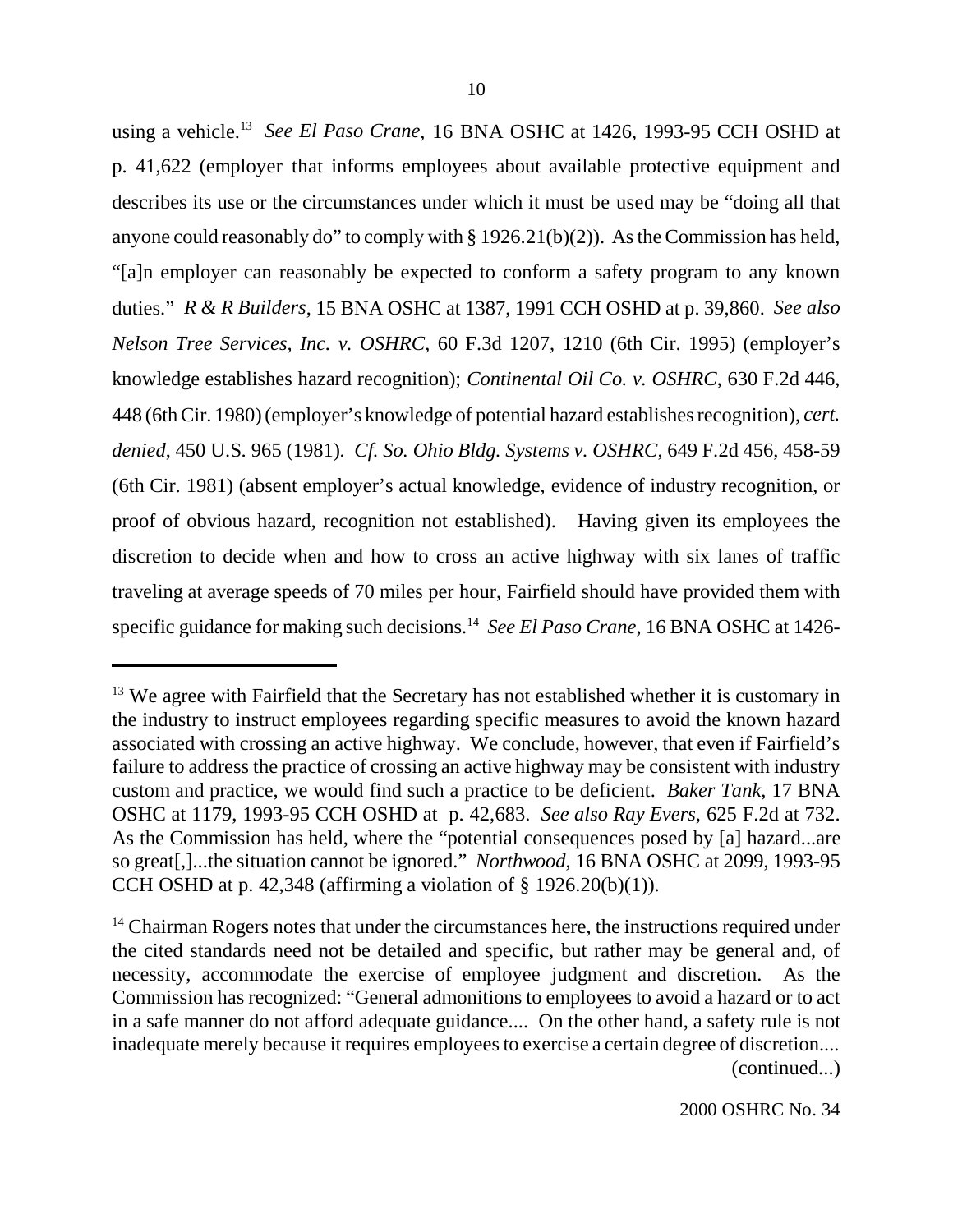27, 1993-95 CCH OSHD at p. 41,622-23 (while an employer's instructions are not necessarily deficient just because they allow employees discretion as to how to proceed, they must provide "adequate guidance" to employees such that hazards are clearly identified, including the ways in which they can be avoided). Accordingly, we affirm the violations cited under § 1926.20(b)(1) and § 1926.21(b)(2).<sup>15</sup>

However, we find no basis on this record for the judge's finding that in order to comply with these standards, Fairfield was required to prohibit the practice of crossing an active highway on foot. The judge relied on the testimony of compliance officer Denton and Sergeant Honnert, but neither was definitive on this issue. Honnert's brief testimony was essentially limited to the circumstances surrounding the accident and the specific conditions of the interstate where the accident occurred. In response to questioning by the judge, he simply stated that it is not safe for a pedestrian to cross such an interstate and agreed that the practice is "highly dangerous," particularly along the section where the accident occurred.

Similarly, Denton testified that the standards in question required Fairfield to "develop some policies and procedures for employees to be instructed on, as far as how they're to gain access from one side of a road -- in this case an interstate highway, to the other...[a]nd instruct them on what those alternative means are for doing that...." Only when asked specifically during cross-examination whether it was OSHA's position that an employee could "never cross an interstate by stopping, looking for traffic, and then

 $14$ (...continued)

In certain situations a specific and detailed safety rule may be necessary, whereas in other situations such detail may be impractical, and it may be necessary to rely on employee judgment." *Alabama Power Co.*, 13 BNA OSHC 1240, 1244, 1986-87 CCH OSHD ¶ 27,892, p. 36,578 (No. 84-357, 1987) (citations omitted).

<sup>&</sup>lt;sup>15</sup> Contrary to our dissenting colleague, we find that the requirement to establish a program is not duplicative of the requirement to train employees in the elements and implementation of that program, even though the program requirement may derive from the training requirement under these particular standards. Further, we note that Fairfield has not raised this particular concern in its briefs before the Commission.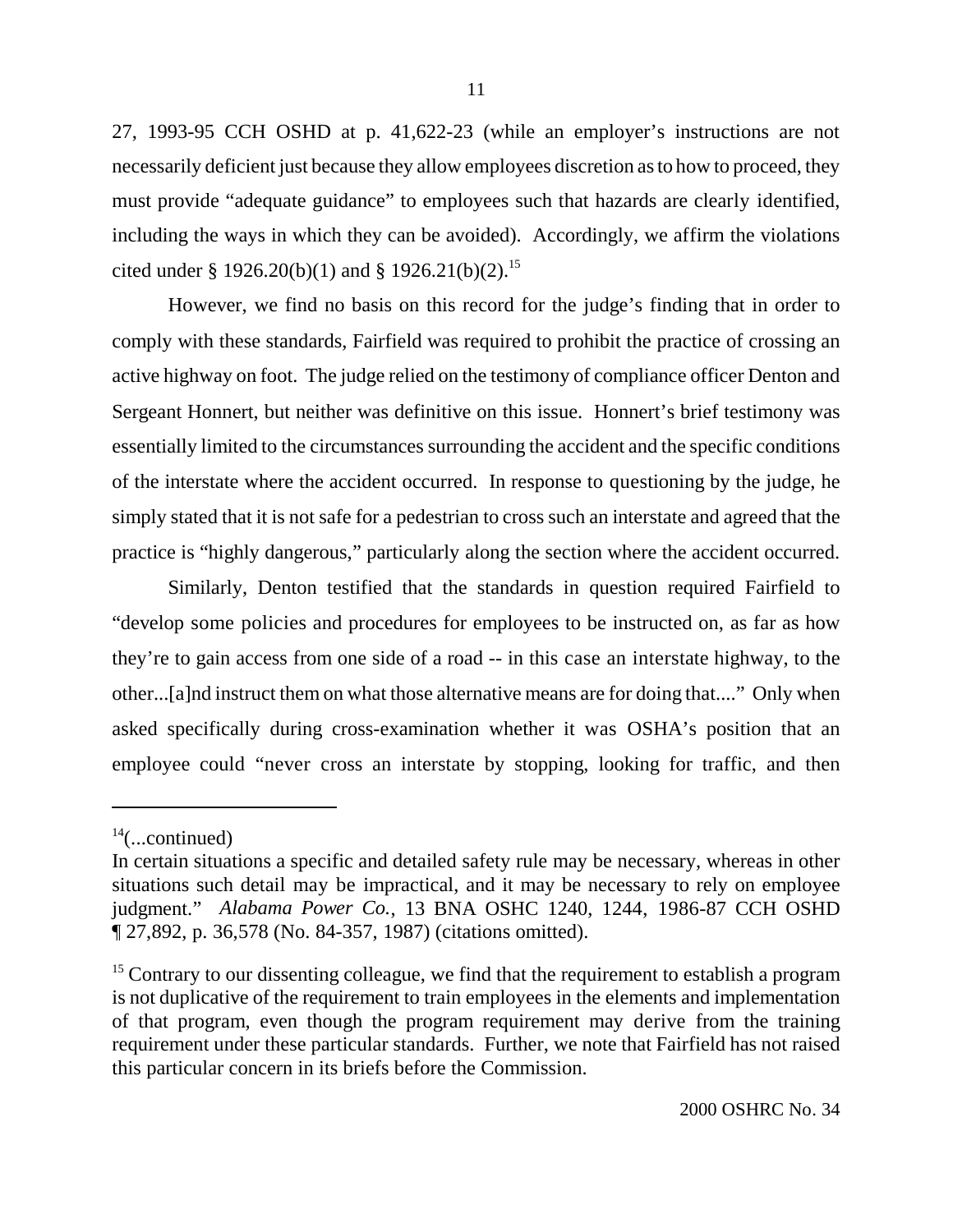proceeding across" did Denton suggest that a prohibition on crossing on foot may be appropriate: "I don't know that that's OSHA's position, it would be my position."

The fact that several states, including Ohio, generally prohibit pedestrians from having access to multiple lane highways is also not dispositive.<sup>16</sup> The Ohio law, as well as similar laws in New York and South Carolina, provides an exception for persons engaged "in the performance of public works or official duties," and the Secretary has conceded that this exception would apply here.<sup>17</sup> While, as the Secretary has noted, this exception does not exempt Fairfield from compliance with the requirements of the cited standards, it highlights the fact that these laws do not speak directly to the issue here: whether a reasonably prudent employer engaged in highway construction work would prohibit its employees from crossing an active highway on foot. At most, these laws establish that the practice is considered hazardous, a fact which Fairfield has not disputed. For these reasons, we do not adopt the judge's rationale in affirming the violations in question.

## **PENALTIES**

<sup>&</sup>lt;sup>16</sup> The Ohio Revised Code (Anderson 1999) provides:

<sup>§ 4511.051</sup> Prohibitions on use of freeways.

No person, unless otherwise directed by a police officer, shall:

<sup>(</sup>A) As a pedestrian, occupy any space within the limits of the right-of-way of a freeway, except: in a rest area; on a facility that is separated from the roadway and shoulders of the freeway and is designed and appropriately marked for pedestrian use; in the performance of public works or official duties; as a result of an emergency caused by an accident or breakdown of a motor vehicle; or to obtain assistance....

<sup>&</sup>lt;sup>17</sup> After the Secretary relied upon the Ohio law, among others, in her brief before the Commission, Fairfield filed a motion to reopen the record and submitted documentation establishing that it was, in fact, engaged in the performance of a public work at the time of employee Wolfe's accident. The motion, which was not opposed by the Secretary, was granted.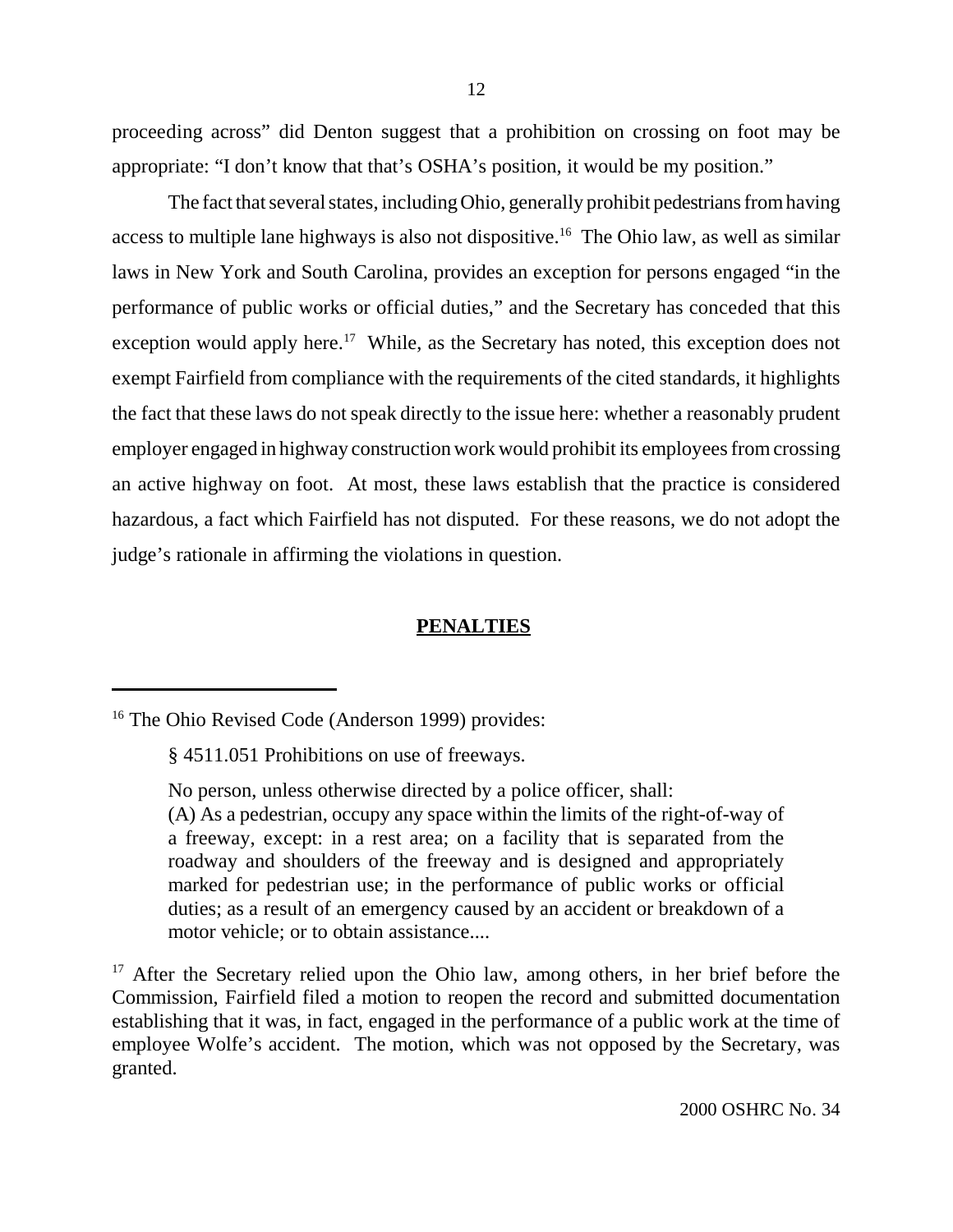The Secretary proposed a penalty of \$3,500 for each violation. The judge assessed the proposed penalty amount for each violation, taking into account Fairfield's "small size, lack of any related prior violations and good faith." Neither party has addressed the issue of penalties on review and we see no reason to disturb the judge's findings on this matter. Therefore, we affirm the penalties as assessed by the judge.

### **ORDER**

We affirm a violation of  $\S 1926.20(b)(1)$  and assess a penalty of \$3,500 (Serious Citation 1, Item 1). We affirm a violation of  $\S 1926.21(b)(2)$  and assess a penalty of \$3,500 (Serious Citation 1, Item 2).

> $/s/$ Thomasina V. Rogers Chairman

/s/ Stuart E. Weisberg **Commissioner** 

Dated: October 16, 2000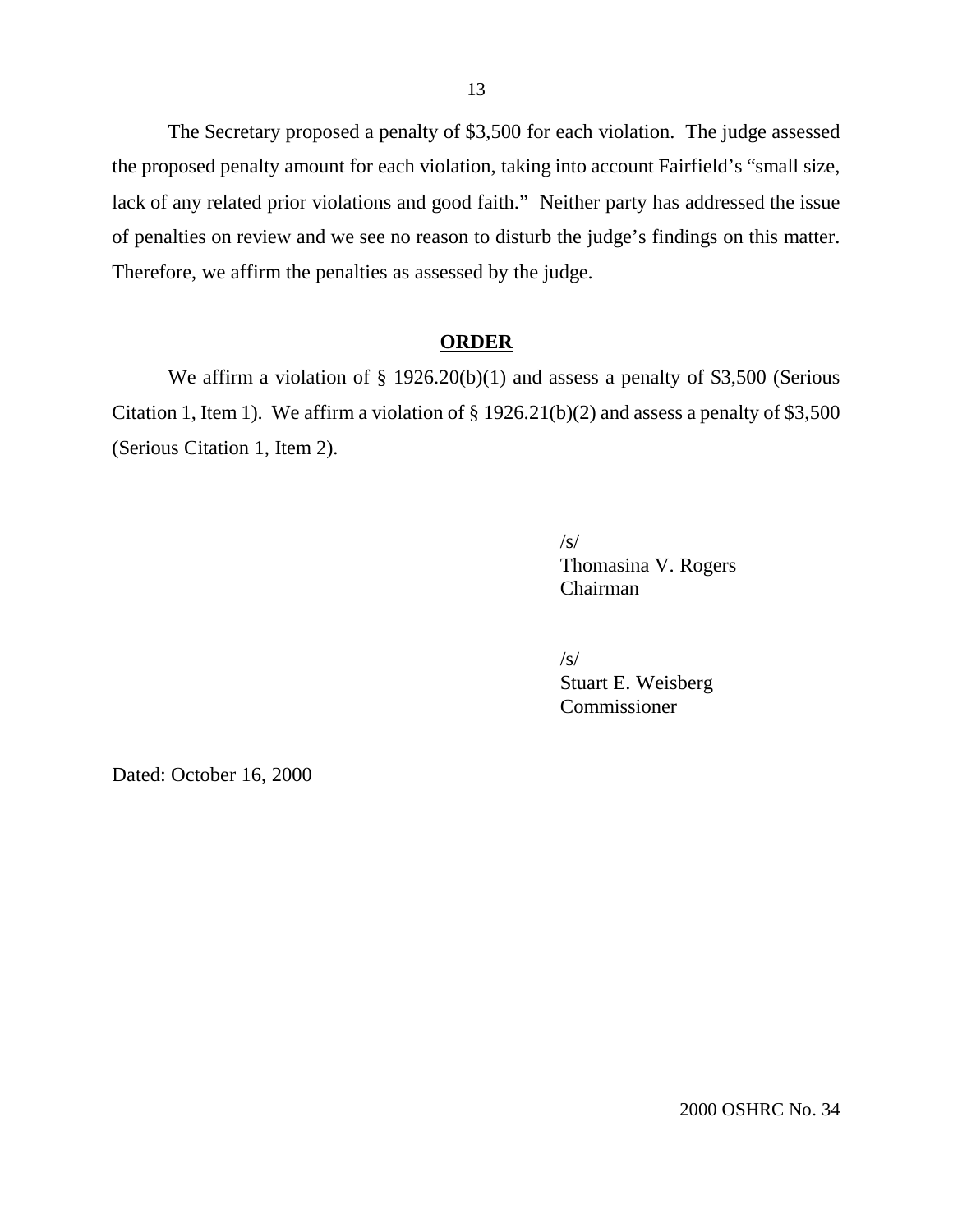VISSCHER, Commissioner, dissenting:

The majority has concluded that under the two very broadly worded standards cited here,<sup>1</sup> Fairfield is required to have workrules that not only warn its employees about the hazards of moving traffic but that specifically set forth when and how employees may cross roads in the course of work. I strongly disagree with that conclusion and would vacate the citations before us in this case.

The Secretary has argued that the cited standards require construction contractors such as Fairfield to prevent their employees from crossing interstate highways on foot. The judge apparently agreed with the Secretary, though he was not entirely clear whether he read the standard as banning employees from crossing all interstate highways or only "six lane interstate highway[s] with traffic traveling between 55 and 70 miles per hour."

The majority understandably disagrees with both the judge and the Secretary that the cited standards impose an absolute requirement that Fairfield and other employers in its industry ban crossing interstate highways on foot. What the majority claims to have found instead is an obligation in the cited standards that Fairfield *either* prohibit employees from crossing "active interstates" *or* have *some* policy as to how and when employees may cross such roads, and to instruct employees accordingly. The majority does not explain what this policy would be, other than to say that these standards require Fairfield to advise its employees that they can use a vehicle to cross to a median or to the other side of the road.

In my view the construction offered by the majority stretches well beyond the permissible limits of the cited standards. Given their general language and the potential for subjective enforcement, the Commission has held that these standards only require such safety policies and training as a "reasonably prudent employer" would adopt. *See, e.g., Northwood Stone & Asphalt*, 16 BNA OSHC 2097, 2099, 1994 CCH OSHD ¶ 30,583, p. 42,349 (No. 91-3409, 1994)("[t]he Commission has held that, under 29 C.F.R. 1926.20(b)(1)

<sup>&</sup>lt;sup>1</sup> 29 C.F.R. § 1926.20(b)(1) provides that "[it] shall be the responsibility of the employer to initiate and maintain such programs as may be necessary to comply with this part." 29 C.F.R. § 1926.21(b)(2) requires that "[t]he employer shall instruct each employee in the recognition and avoidance of unsafe conditions and the regulations applicable to his work environment to control or eliminate any hazards or other exposure to illness or injury."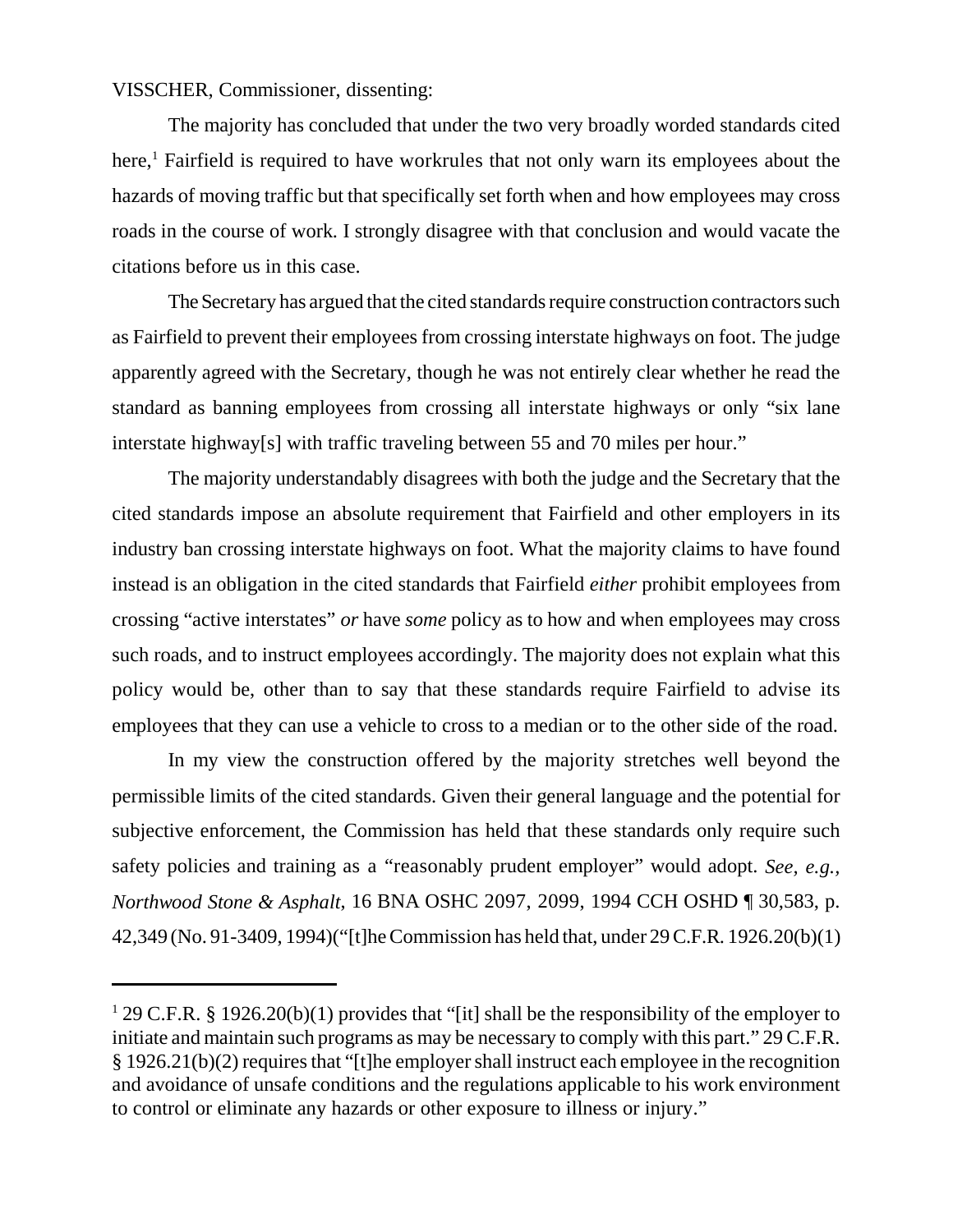an employer may reasonably be expected to conform its safety program to any known duties and that a safety program must include those measures for detecting and correcting hazards which a reasonably prudent employer similarly situated would adopt")<sup>2</sup>; *El Paso Crane & Rigging Co.,* 16 BNA OSHC 1419, 1424, 1993 CCH OSHD paragraph 30,231, p. 41,620  $(No. 90-1106, 1993)$  ("to establish noncompliance [with section 1926.21(b)(2)], the Secretary must establish that the cited employer failed to provide the instructions that a reasonably prudent employer would have given in the same circumstances"). As the courts have said regarding other vague standards, such as 29 C.F.R. § 1926.28(a), this limitation is necessary to avoid enforcement that would violate constitutional due process. *See, e.g., Spancrete Northeast, Inc. v. OSHRC*, 905 F.2d 589, 593 (2d Cir. 1990); *Ray Evers Welding Company v. OSHRC*, 625 F.2d 726, 731-32 (6th Cir. 1980)*.*

Generally, in order to show what measures and training a "reasonably prudent employer" would adopt, "reference to industry custom and practice will establish the standard of conduct." *Cape & Vineyard Div., New Bedford Gas & Edison Light Co. v. OSHRC*, 512 F.2d 1148, 1152 (1st Cir. 1975)*.* Here, as the majority acknowledges, the Secretary did not prove that Fairfield's industry either forbids employees from crossing roads or had specific rules on when and how employees could do so.

<sup>&</sup>lt;sup>2</sup> The language of 1926.20(b)(1) requires that an employer "initiate and maintain such programs as may be *necessary to comply with this part*." (emphasis added) Thus the standard does not appear to create new areas of regulation, but requires that the employer maintain programs in those areas otherwise regulated in Part 1926. Traffic safety, including road crossing, is not otherwise regulated in Part 1926 (except with regard to the use of signs, signals and barricades in Subpart G), and therefore section 1926.20(b)(1) cannot be read as requiring employers to have a general program on that hazard (the employer may be required to address traffic safety under section 5(a)(1) of the OSH Act). The Secretary's only effort to address this apparent problem with the applicability of the cited standard  $(1926.20(b)(1))$ is to assert that section  $1926.21(b)(2)$ , which obligates the employer to instruct on any "unsafe condition" (not limited to hazards otherwise regulated in Part 1926), is incorporated into 1926.20(b)(1), and therefore the latter standard requires a program, as well as instruction, on any unsafe condition, and is not limited to areas specifically regulated in Part 1926. The Secretary's reasoning, however, would make the citations issued to Fairfield in this case duplicative.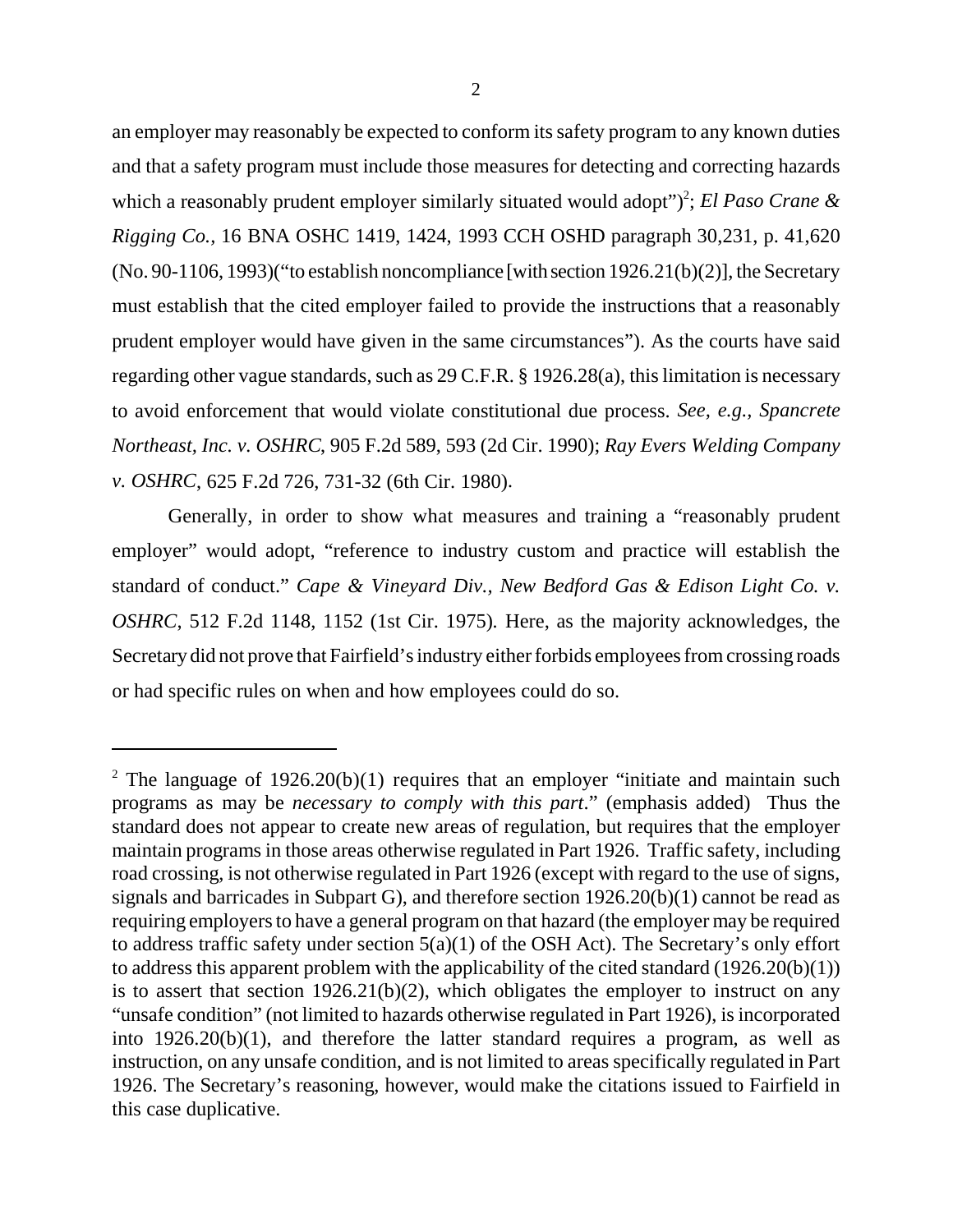The majority dismisses the lack of proof of industry custom and practice by citing cases in which the Commission has said that industry practice is not dispositive if the safety practices of the industry as a whole are inadequate. But finding that the industry as a whole is negligent must be made on the basis of evidence in the record. "Reasonableness is an objective test which must be determined on the basis of evidence in the record. Industry standards and customs are not entirely determinative of reasonableness because there may be instances where a whole industry has been negligent in providing safety equipment for its employees. However, such negligence on the part of a whole industry cannot be lightly presumed . . . It must be proven." *Ray Evers Welding*, 625 F.2d at 732. The majority acknowledges that the testimony of a compliance officer and a deputy sheriff could not establish an industry obligation to ban crossing interstate highways on foot. But the majority has offered no other source for the duty they are announcing that Fairfield and its industry must either ban such road crossing or specifically instruct employees on how and when they should cross roads and highways.

The majority instead asserts that crossing an "active interstate" on foot is an obvious hazard and therefore Fairfield had a duty to address road crossing in its safety program and training. But this is not a case where the employer knew of the hazard and failed to address it. Fairfield does not deny that crossing a road under certain circumstances may be hazardous. But insofar as it is hazardous, it is one example of the hazard that Fairfield and its industry recognized and addressed: "working around moving traffic." With regard to this hazard, Fairfield does have workrules and did give instruction to its employees. Employees were instructed and reminded that "[w]orking near moving vehicles is dangerous." Employees were also told to "[p]ay close attention to the traffic around you-make sure you watch out for that car because its driver may not be watching out for you." There was an additional instruction to "[m]ake sure that you always know where you are and where the traffic is so that you don't accidentally end up in an active lane."

It is the majority's position that these instructions only address hazards associated with working next to traffic, and that the instructions therefore fail to satisfy the requirements of these standards because they do not specifically address when and how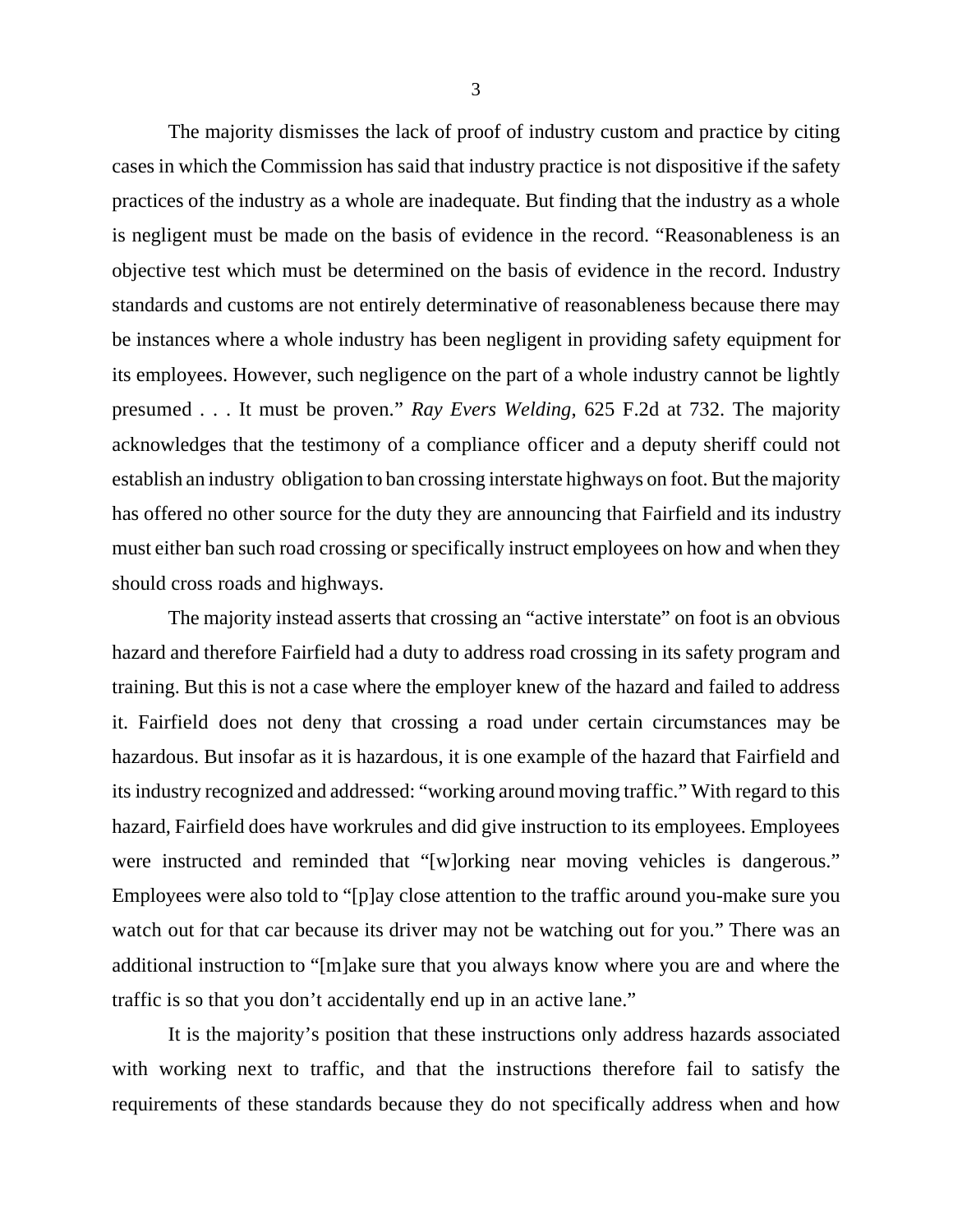employees may cross traffic. There is simply no basis in the record for such a limited reading of Fairfield's workrules. Fairfield's safety policy and instruction on "Work Zone Safety," which includes the instructions mentioned above, defines a work zone as "the section of roadway and its surroundings in which you are or will be performing work." The hazard identified in the policy and instruction-moving traffic-and the instructions to employees on what they should do to avoid the hazard obviously apply as much to crossing traffic as they do to working alongside of traffic.

More importantly, by supplementing the practices of Fairfield's industry with a new requirement of its own that road crossing be specifically addressed in workrules and training, the majority has set in motion an unlimited cycle of new obligations for Fairfield and other similarly situated employers. Such employers must now anticipate and include in their safety and training programs every possible subset of hazards that might be identified for employees who work around traffic. For example, in this case, the majority has accepted the Secretary's proposed abatement that employees be given instructions to get into a vehicle, drive to the next exit, turn around, and then park in the median. But doing so involves hazards of its own, such as merging into traffic from the side of the road and parking and exiting a vehicle at the median. The logical result of the majority's opinion is that the employer must not only instruct its employees on this method of crossing a roadway, but that it must also anticipate and include in its program and training each of these additional hazards this method presents. The majority suggests that violations are warranted here because these circumstances were unique, but the same may be said for every other set of circumstances. Indeed, the majority's reasoning allows the duty imposed by these general standards to be endlessly redefined, and opens the door to the very kind of subjective application and enforcement that the courts have sought to prevent.

> $\sqrt{s/}$ Gary L. Visscher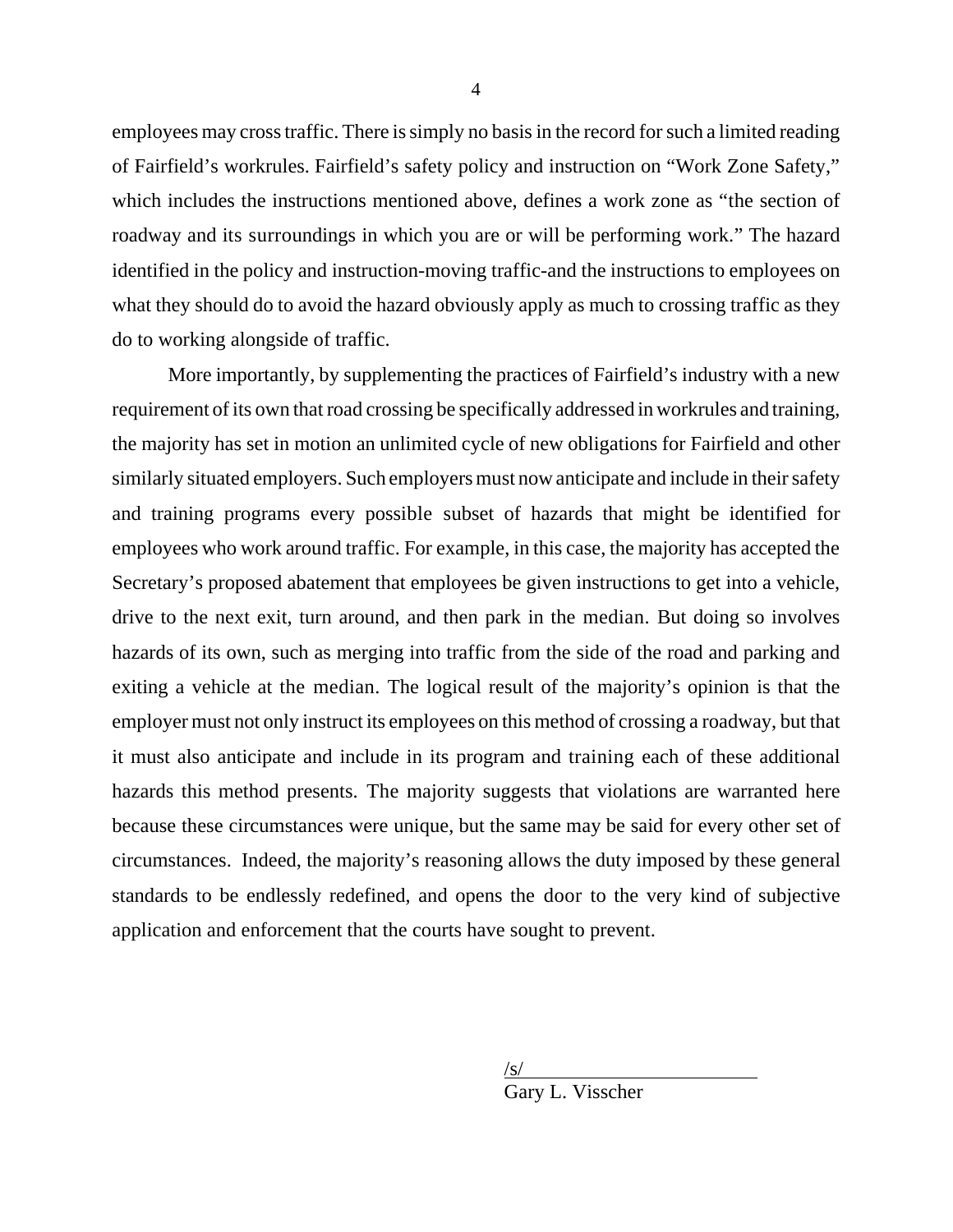Commissioner

Date: October 16, 2000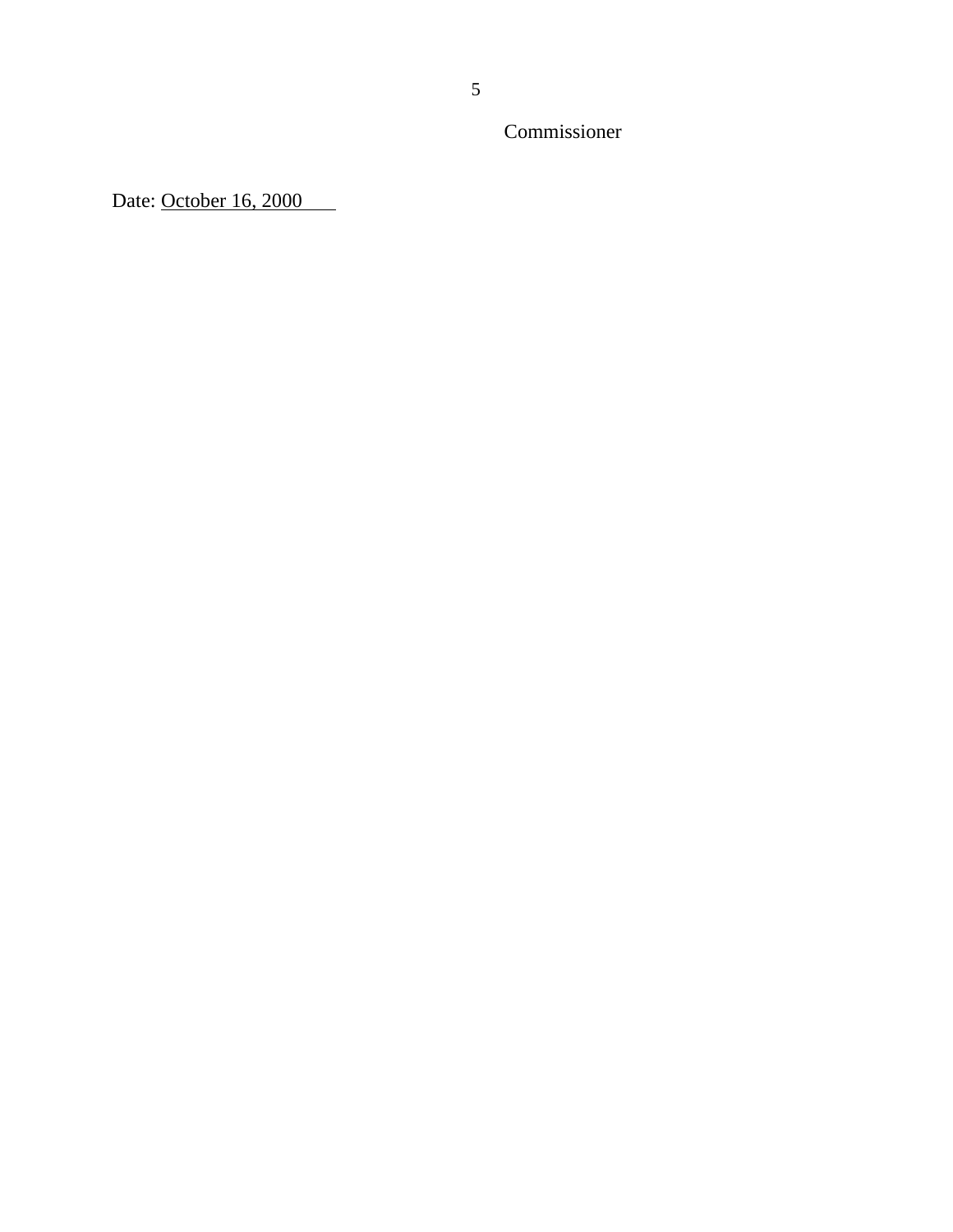## UNITED STATES OF AMERICA OCCUPATIONAL SAFETY AND HEALTH REVIEW COMMISSION

| SECRETARY OF LABOR,    |  |
|------------------------|--|
| Complainant,           |  |
| V.                     |  |
| W.G. FAIRFIELD COMPANY |  |
| Respondent.            |  |

OSHRC Docket No. 99-0344

APPEARANCES:

Anthony M. Stevenson, Esq. Office of the Solicitor of Labor For Complainant

Michael S. Holman, Esq. Bricker & Eckler, LLP For Respondent

BEFORE: MICHAEL H. SCHOENFELD, Administrative Law Judge

### **DECISION AND ORDER**

The well known and oft-complained-of intricacies of OSHA regulations should not be permitted to obscure common sense. I cannot find that an employer's instructions to its employee, to be aware of traffic conditions, to look both ways and to watch out for traffic, constitute adequate training where the employee is crossing a six lane interstate highway where cars and trucks are traveling at speeds up to 70 miles per hour. I thus find that Respondent was in violation of the Act.

*Background and Procedural History*

This case arises under the Occupational Safety and 7ealth Act of 1970, 29 U.S.C. § § 651 - 678 (1970) ("the Act").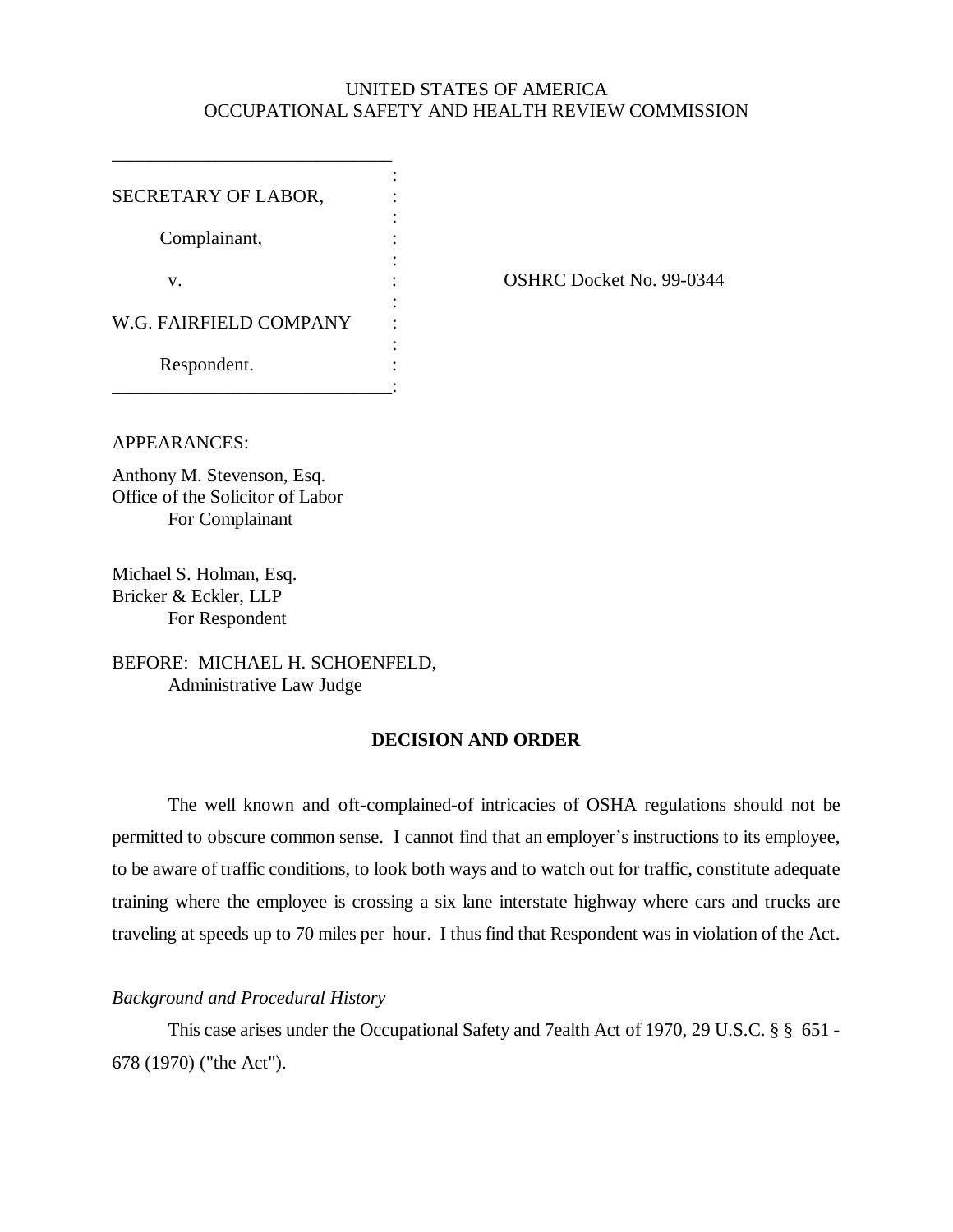Having had its worksite inspected by a compliance officer ("CO") of the Occupational Safety and Health Administration "(OSHA"), W. G. Fairfield Company ("Respondent") was issued one citation alleging three serious violations and proposing a total civil penalty of \$10,500 . Respondent timely contested the Citation and Notification of Proposed Penalties and on March 12, 1999, the case was assigned for "EZ Trial" pursuant to Commission Rule 203(a). By agreement of the parties limited discovery was permitted, and, pursuant to a notice of hearing, the case came on to be heard on May 25, 1999 in Columbus, Ohio. No affected employees sought to assert party status. Both parties have filed post-hearing briefs.

#### *Jurisdiction*

Complainant alleges and Respondent does not deny that it is an employer engaged in a business affecting interstate commerce. It is undisputed that at the time of this inspection Respondent was engaged in trenching and the laying of cable adjacent to an interstate highway. Respondent does not deny that it uses tools, equipment and supplies which have moved in interstate commerce. I find that Respondent is engaged in a business affecting interstate commerce.

Based on the above finding, I conclude that Respondent is an employer within the meaning of § 3(5) of the Act.<sup>3</sup> Accordingly, the Commission has jurisdiction over the subject matter and the parties.

#### *Discussion*

The pivotal facts are undisputed. This case arises from a fatal accident that occurred on September 28, 1998. Respondent's employees, including the deceased, Mr. Floyd Wolfe, were working in a trench adjacent to Interstate 71 in Silverton, Ohio. The trench was located near an interstate exit and was outside the guardrails that were at the outer edge of a lane-wide shoulder. In the process of excavating, the employees struck a cable. Mr. Wolfe wanted to determine if the cable struck emanated from a pole box on the median strip. On foot, Mr. Wolfe crossed the three lanes of the interstate to get to the median and then, after examining a pole box there, proceeded to attempt to cross the further three lanes on the far side of the median strip. He was struck by an automobile while trying to cross the second set of three lanes of the interstate.

<sup>3</sup>  *Title 29 U.S.C. § 652(5).*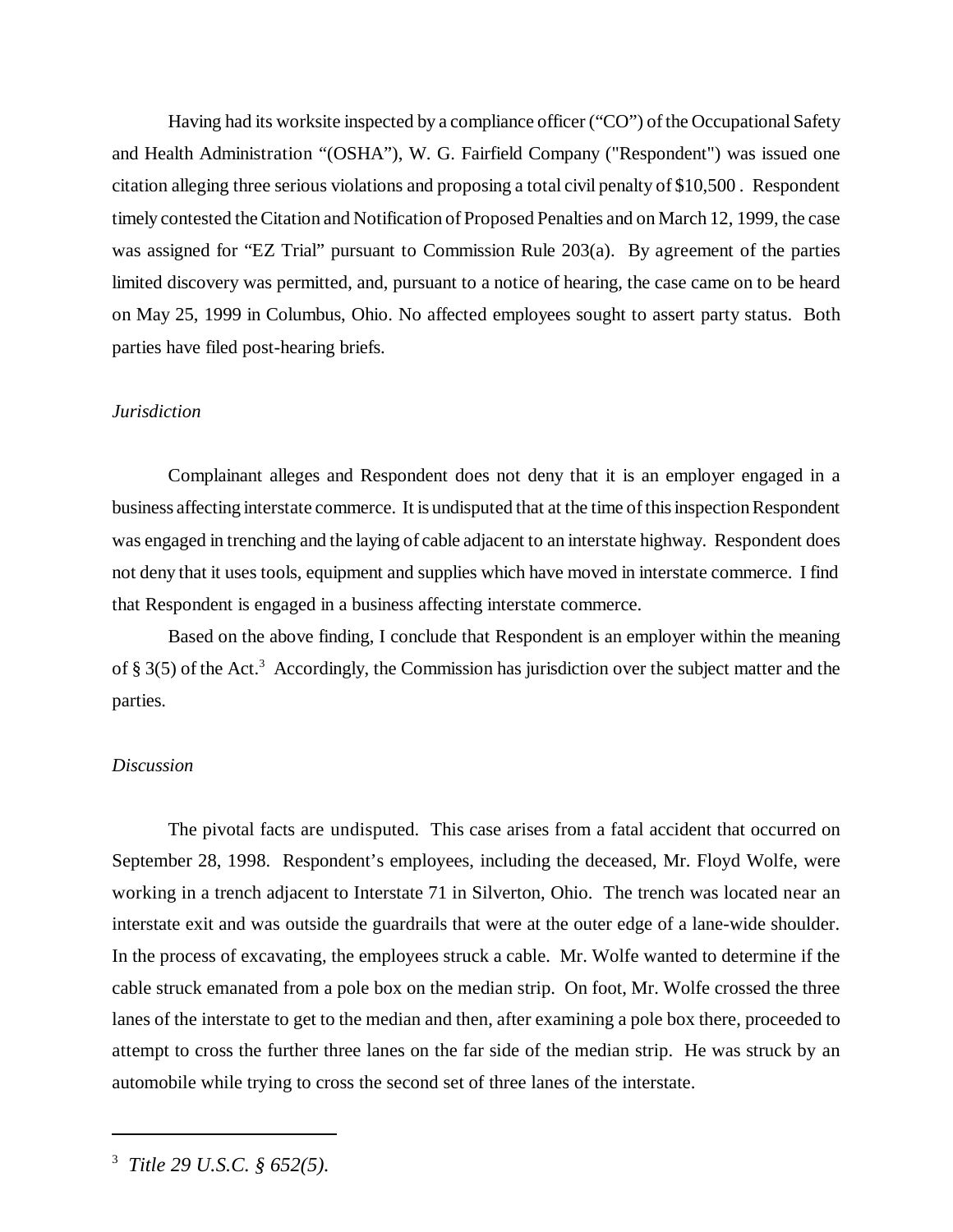The Secretary did not rebut Respondent's evidence that Mr. Wolfe had received some training in "the motorists' state of mind, safety in working near traffic and the need to be physically and mentally prepared before entering a work zone in the vicinity of road traffic." (CX - 2) The Secretary, likewise, did not rebut the evidence that Mr. Wolfe was also trained with regard to the use of road warning signs and flagmen. Yet, Respondent knew that its employees, Mr. Wolfe included, regularly crossed lanes of interstate highways on foot.<sup>4</sup> The CO stated and a sheriff's deputy with extensive experience in highway safety agreed that the proper training should have been to forbid employees to cross multiple lane interstate highways on foot.<sup>5</sup> I conclude that a reasonable person could not stand at the side of a six lane interstate highway with traffic traveling between 55 and 70 miles per hour and rationally think they could cross safely on foot. Any other conclusion defies reason and experience<sup>6</sup>.

Respondent thus failed to fulfil its duty to establish, initiate and maintain an effective accident prevention program related to the hazard of crossing an interstate highway on foot. Moreover, since such material was not part of its regular training program. I also find that Respondent failed to train each of its employees in avoiding crossing multiple lane highways and in alternative safe means (such as driving to an appropriate location) of reaching the far side of the highway<sup>7</sup>. Respondent attempts to make much of the fact that barriers were in the area between the south-bound lanes and the median. I find that under the facts and circumstances of this case that the deceased could have driven a company vehicle into such a position that he would have had safe access to be on foot in the median. The failure to include such training in its safety program and the failure to conduct such training constitute violations of the standards cited in items 1 and 2 of

<sup>&</sup>lt;sup>4</sup> The employee's crossing the interstate, while not anticipated by Respondent, cannot be considered to be unanticipated employee misconduct because it was conduct permitted under Respondent's safety program.

<sup>&</sup>lt;sup>5</sup> The CO also suggested that road signs, barriers, traffic controls and even closing the highway would have protected the employee. While such actions would have abated the hazard, requiring an employer to take all of the administrative and police actions necessary to close an interstate highway to allow one employee to cross would be impractical and unrealistic.

<sup>&</sup>lt;sup>6</sup> The obviousness of the hazard of crossing such an interstate highway on foot puts to rest Respondent's attempt to argue that the cited standards are vague or ambiguous.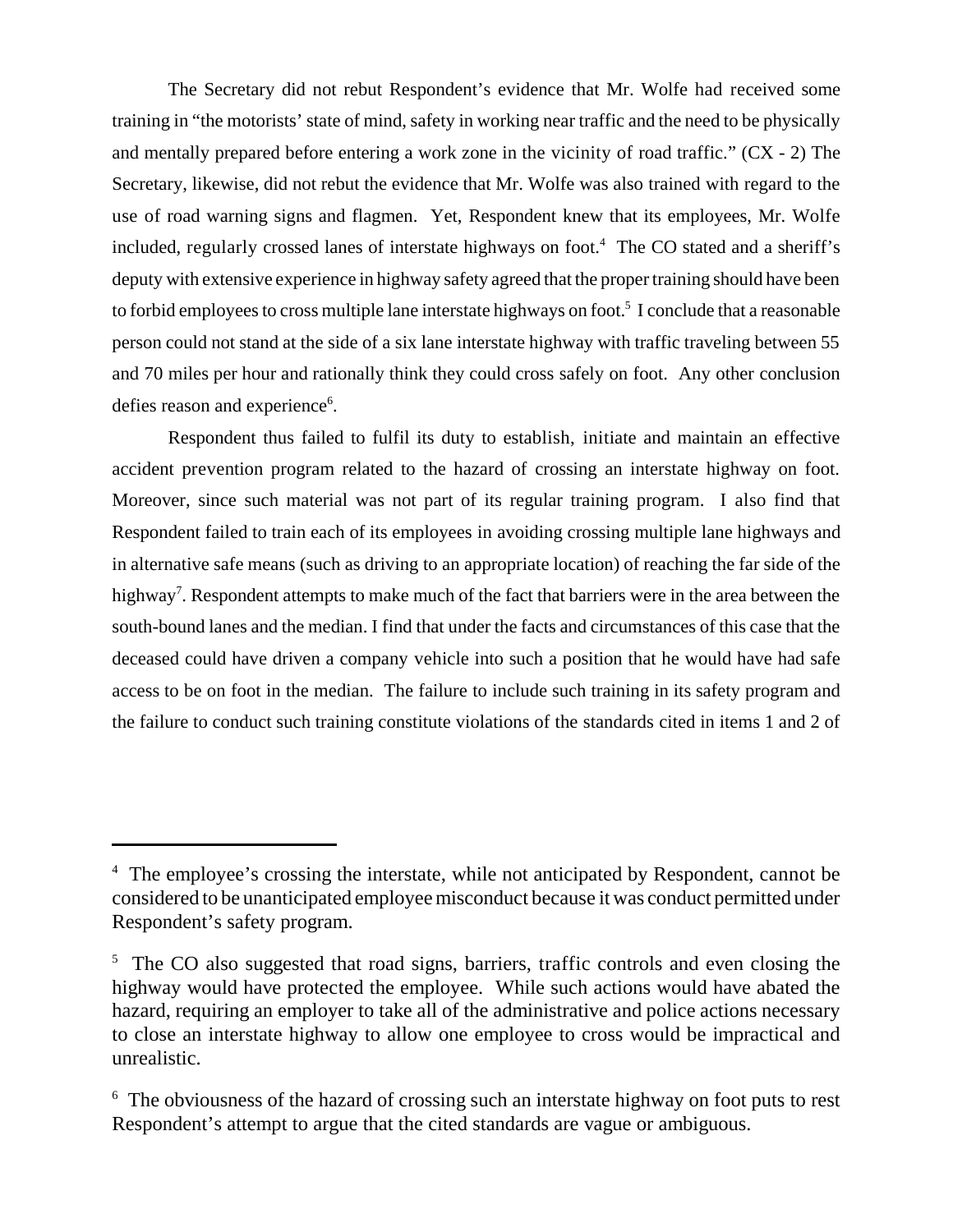the citation issued to Respondent.<sup>8</sup> Accordingly, Items 1 and 2 are AFFIRMED.

Item 3 of the citation is vacated because the Secretary did not show that any "traffic control" would have been appropriate.<sup>9</sup> The Secretary suggested that the deceased should have either driven to the median strip (perhaps via the next interchange) or that arrangements should have been made to close the road to traffic. While effective, driving to the next interchange is not a "traffic control" as contemplated by the standard. Closing the highway was not, on the facts of this case, an "appropriate" traffic control. The standard's language and location makes it plain that it is concerned with warning approaching motorists and, where warnings are inadequate, exerting power over the physical flow of traffic. Neither of these concerns is appropriate where, as here, the problem is not one of controlling the moving traffic but of controlling the movement of the employee. Stopping all traffic on a six lane interstate highway is not a reasonable solution to the problem created by a single employee believing he has to cross the road. Relying on a standard whose purpose is to establish when traffic controls are needed as a replacement for more stringent personnel controls is misplaced. Rather, the standard in Item 3 should be applied in cases where the Secretary shows that appropriate changes in the flow of traffic are necessary to ameliorate the hazard. Item 3 is VACATED.

#### *Nature of Violations and Penalties*

Items 1 and 2 are serious violations in that getting struck by vehicular traffic is likely to result in serious bodily harm. The violations are thus properly characterized as serious within the meaning of § 17(k) of the Act, 29 U.S.C. § 666(j). Considering Respondent's small size, lack of any related prior violations and good faith, a penalty of \$3,500 for each violation is appropriate.

#### *FINDINGS OF FACT*

All findings of fact necessary for a determination of all relevant issues have been made above. Fed. R. Civ. P. 52(a). Any proposed findings of fact and conclusions of law inconsistent

<sup>8</sup> Item 1 of the citation alleges a violation of 29 C.F.R.§ 1926.20(b)(1) requiring an employer to "initiate and maintain such [safety] programs as may be necessary to comply with this part." Item 2, alleges a violation of 29 C.F.R. § 1926.21(b)(2).

<sup>&</sup>lt;sup>9</sup> The cited standard requires that "flagmen or other appropriate traffic controls" must be provided where "signs, signals and barricades do not provide the necessary protection. 29 C.F.R. § 1926.201(a).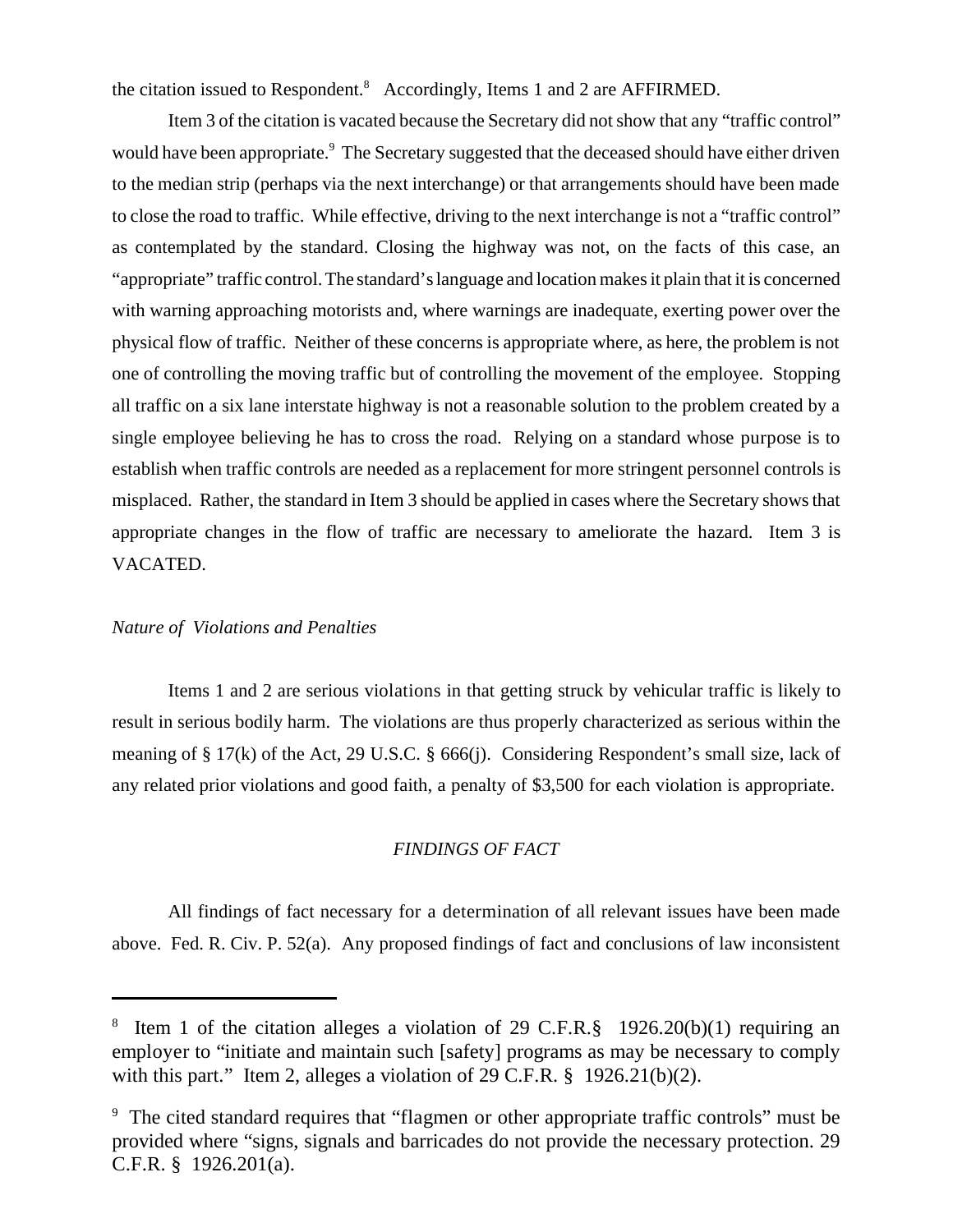with this decision are hereby denied.

#### *CONCLUSIONS OF LAW*

1. Respondent was, at all times pertinent hereto, an employer within the meaning of section 3(5) of the Occupational Safety and Health Act of 1970, 29 U. S. C. § § 651 - 678 (1970).

2. The Occupational Safety and Health Review Commission has jurisdiction over the parties and the subject matter.

3. Respondent was in violation of  $\S$  5(a)(2) of the Act in that it failed to comply with the standards as alleged in Citation 1, Items 1 and 2.

- 4. The violations found above were serious within the meaning of § 17(k) of the Act.
- 5. Respondent was not in violation of § 5(a)(2) of the Act as alleged in Citation 1,item 3.

6. A civil penalty of \$3,500 is appropriate for each of the two serious violations of the Act.